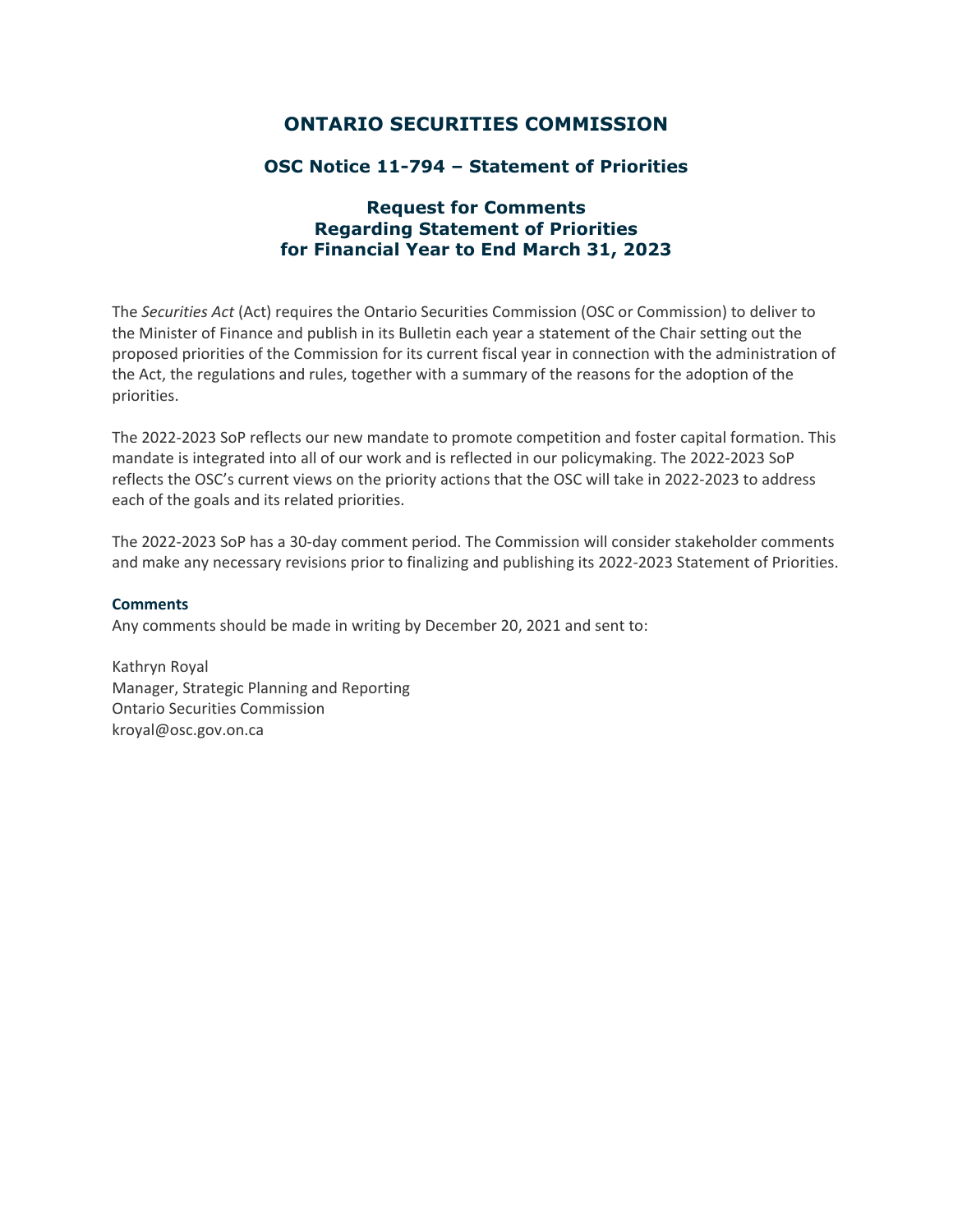

ONTARIO **SECURITIES** COMMISSION

## **2022-2023**

# **OSC Statement of Priorities**

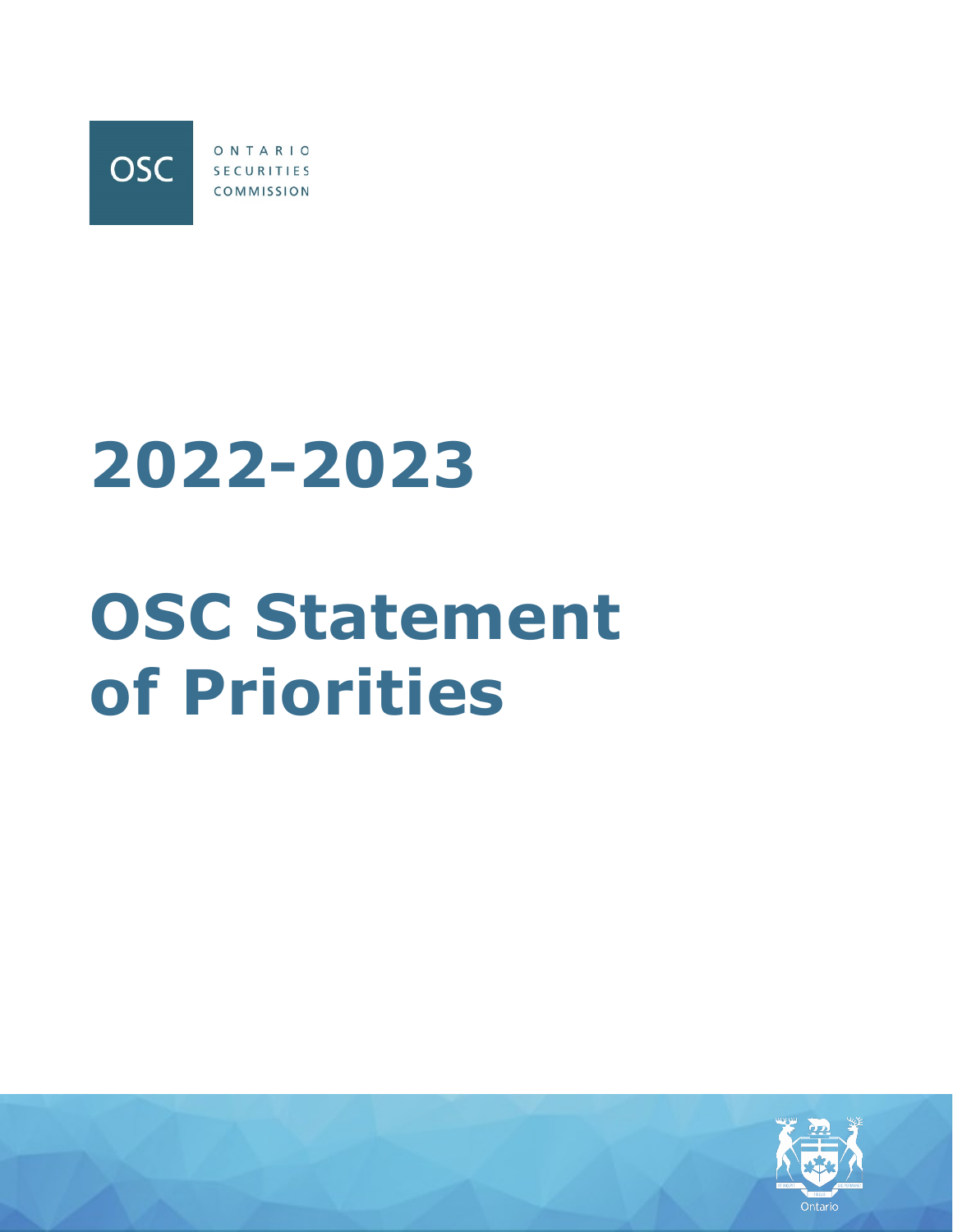## **Table of Contents**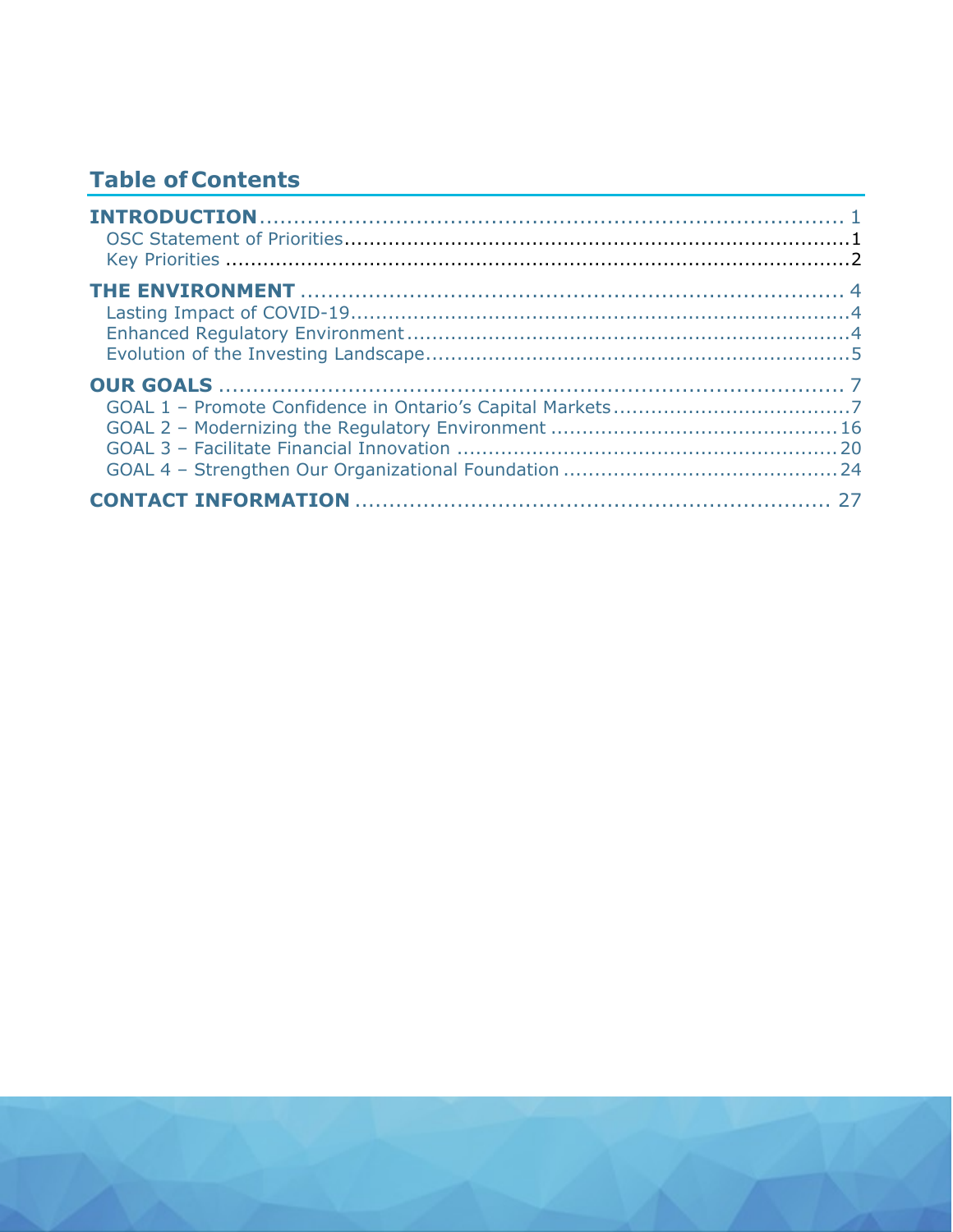## <span id="page-3-0"></span>**INTRODUCTION**

#### <span id="page-3-1"></span>**OSC Statement of Priorities**

We are pleased to present the Ontario Securities Commission (OSC) Chair's Statement of Priorities (SoP) for the OSC for the year commencing April 1, 2022. This SoP supports the OSC's commitment to be both effective and accountable in delivering its regulatory mandate which has been expanded to include fostering competitive markets and capital formation.

The OSC regulates the largest capital market in Canada and our actions have impacts for Ontario and the rest of Canada. The OSC is committed to promoting fair, efficient and competitive markets in Ontario and has identified a broad range of initiatives to improve the existing regulatory framework. We strive to anticipate problems in the market and act decisively to promote public confidence in our capital markets, protect investors, promote innovation, foster capital formation and support market integrity. We will continue to proactively identify emerging issues, trends, and risks in our capital markets. Confidence in fair, efficient and competitive markets is a prerequisite for economic growth. Investor protection is always a top priority for the OSC.

The OSC continues to move the regulatory agenda forward, improving the way we approach our work and engage with investors, industry participants and other regulators to understand the issues and their concerns. The OSC interacts extensively with stakeholders through various advisory committees, roundtables, and other means of consultation, to inform operational approaches and policy development. The OSC engages with investor advocacy groups and investors directly to gain insights to better understand investor needs and interests.

Our significant work in the international regulatory environment, taking into consideration the constraints imposed by the COVID-19 pandemic, will continue as another key means to gain insights into emerging issues and standards that can be integrated into our policy development and oversight activities. These actions are essential to reach solutions that balance the inclusion of innovation and competition in the marketplace with the maintenance of appropriate investor safeguards.

The OSC works as part of the Canadian Securities Administrators (CSA) to harmonize rules and their application across the country. The OSC is also a member of the Heads of Regulatory Agencies (HoA), an important federal-provincial forum for cooperation on financial sector issues. Chaired by the Bank of Canada, the HoA brings together the Department of Finance Canada, the Office of the Superintendent of Financial Institutions (OSFI), as well as the Autorité des marchés financiers, the British Columbia Securities Commission and the Alberta Securities Commission.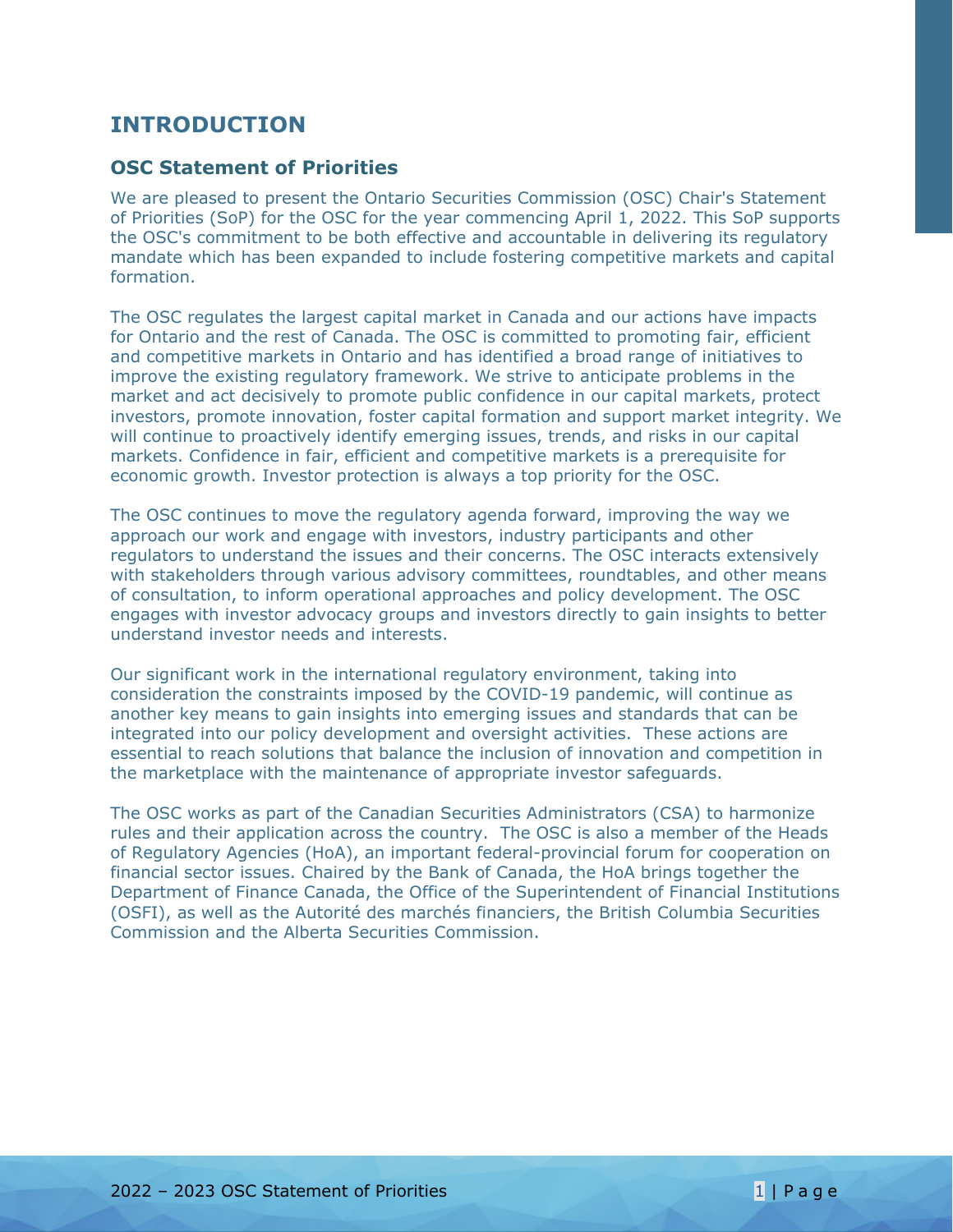#### <span id="page-4-0"></span>**Key Priorities**

Our 2022-2023 SoP sets out the four strategic goals on which the OSC intends to focus its resources and actions in 2022-2023. It also lays out the priority initiatives that the OSC will pursue in support of each of these strategic goals.

We continue to work to embed our new mandate to promote competition and foster capital formation into our work and reflect those objectives in our policymaking.

Reflecting the updated OSC Mandate, we have included a new Goal titled "Modernizing the Regulatory Environment" to capture priorities that continue to modernize regulatory oversight practices by continually focusing on service improvements and the potential for regulatory burden on market participants.

We have also removed Reducing Regulatory Burden as a specific Goal within the SoP. We are embedding a culture of burden reduction across the OSC, and many of our activities captured under this goal have become integrated into our core operational work and policymaking activities. The OSC continues to strive to streamline regulation without compromising investor protection.

The Goals included in the Statement of Priorities (SoP) and Business Plan for 2022 are:

#### **GOAL 1 – Promote Confidence in Ontario's Capital Markets**

Promote confidence in Ontario's capital markets among market participants and investors

- **Sustain Strong Core Regulatory Operations**
- Support Implementation of the Mutual Fund Embedded Commissions Rules Banning the use of Deferred Sales Charges (DSC Ban) and Trailing Commission where no Suitability Determination is Required (OEO Ban)
- **•** Improve the Retail Investor Experience and Protection
- Expand Behavioural Insights and Policy Testing Capabilities
- Strengthen Dispute Resolution Services for Investors, such as the Ombudsman for Banking Services and Investments (OBSI), through Policy and Oversight **Activities**
- Continue Efforts to Implement a New Single Enhanced Self-Regulatory Organization (New SRO), and Consolidate the Current Two Investor Protection Funds Independent from the New SRO
- Strengthen Oversight of Crypto Asset Trading Platforms and other Dealers
- Develop a Rule Setting out Climate Change-Related Disclosures for Reporting Issuers[\\*](#page-4-1)
- Continue Consideration of Diversity on Boards and in Executive Roles at Reporting Issuers[\\*](#page-4-2)
- Monitor the Listing Function of Recognized Exchanges and Identify Areas for Improvement
- Develop Total Cost Reporting Disclosure for Investors

<span id="page-4-2"></span><span id="page-4-1"></span>\* For Corporate Finance / Business Issuers only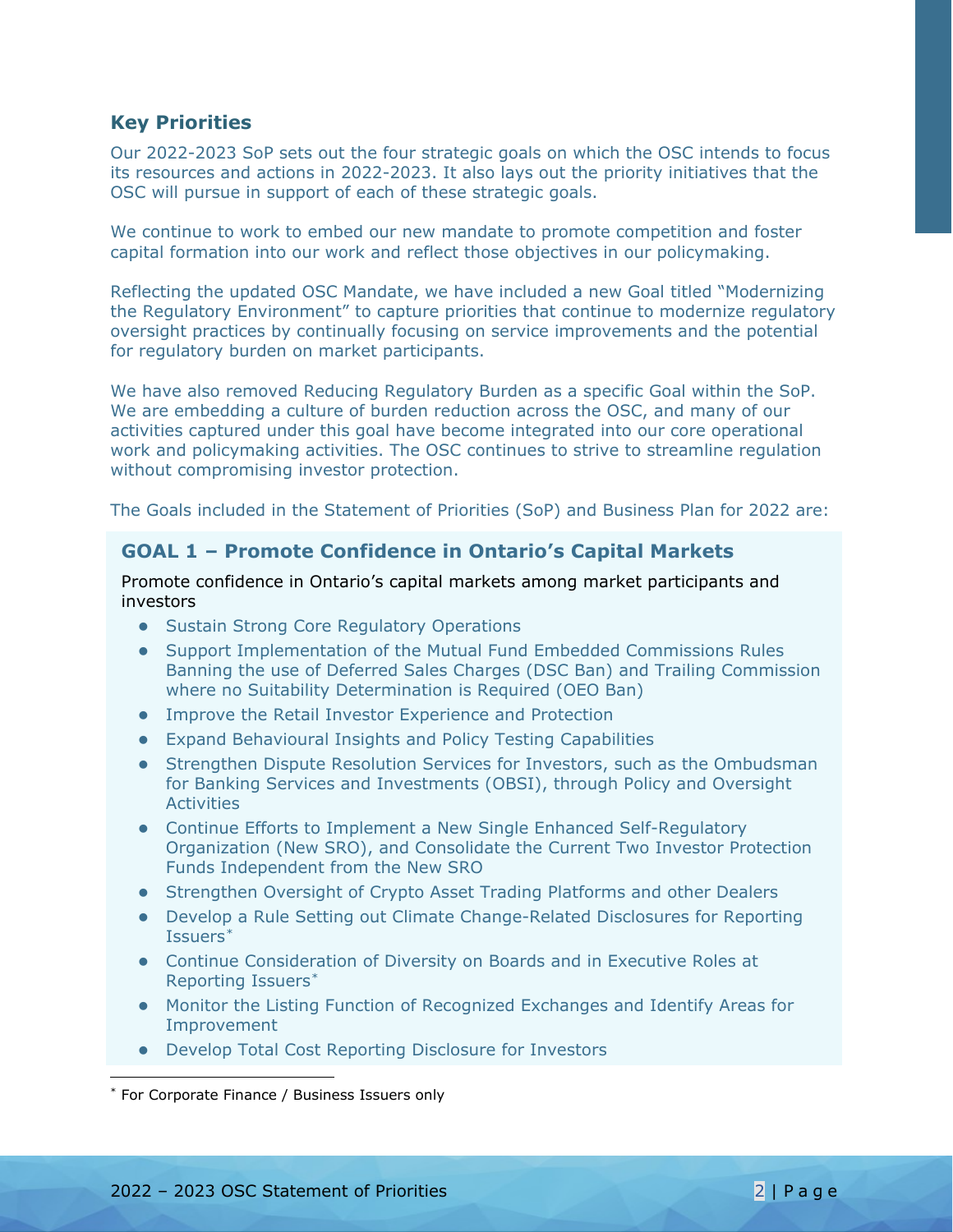#### **GOAL 2 – Modernizing the Regulatory Environment**

Continue to evolve the regulatory environment in line with Ontario's changing capital markets and investor needs.

- **Implement an Enhanced Framework for Modernizing Regulation**
- Continue Work on Streamlining Periodic Disclosure Requirements for Reporting Issuers
- Work to Modernize Delivery Options of Regulatory and Continuous Disclosure Filings for Issuers
- Strengthen the Framework and Capability to Identify, Assess and Respond to Emerging Regulatory Issues
- **•** Continue to Enhance Systemic Risk Oversight

#### **GOAL 3 – Facilitate Financial Innovation**

Cultivate an environment that supports development of innovative financial business models that benefit investors and capital market participants.

- Engage and Support Novel and Innovative Businesses in our Capital Markets
- Support and Enable the Use of Technology and Open Data in our Capital Markets
- Expand OSC TestLab
- Foster New Methods of Engagement with the Innovation Community

#### **GOAL 4 – Strengthen Our Organizational Foundation**

#### People, Technology, and Information

- Redevelop CSA National Systems
- Continue Technology Modernization, Digital Transformation and Data and Analytics Enablement at the OSC
- **•** Foster/Improve Inclusion, Equity and Diversity
- Implement Hybrid Work Pilot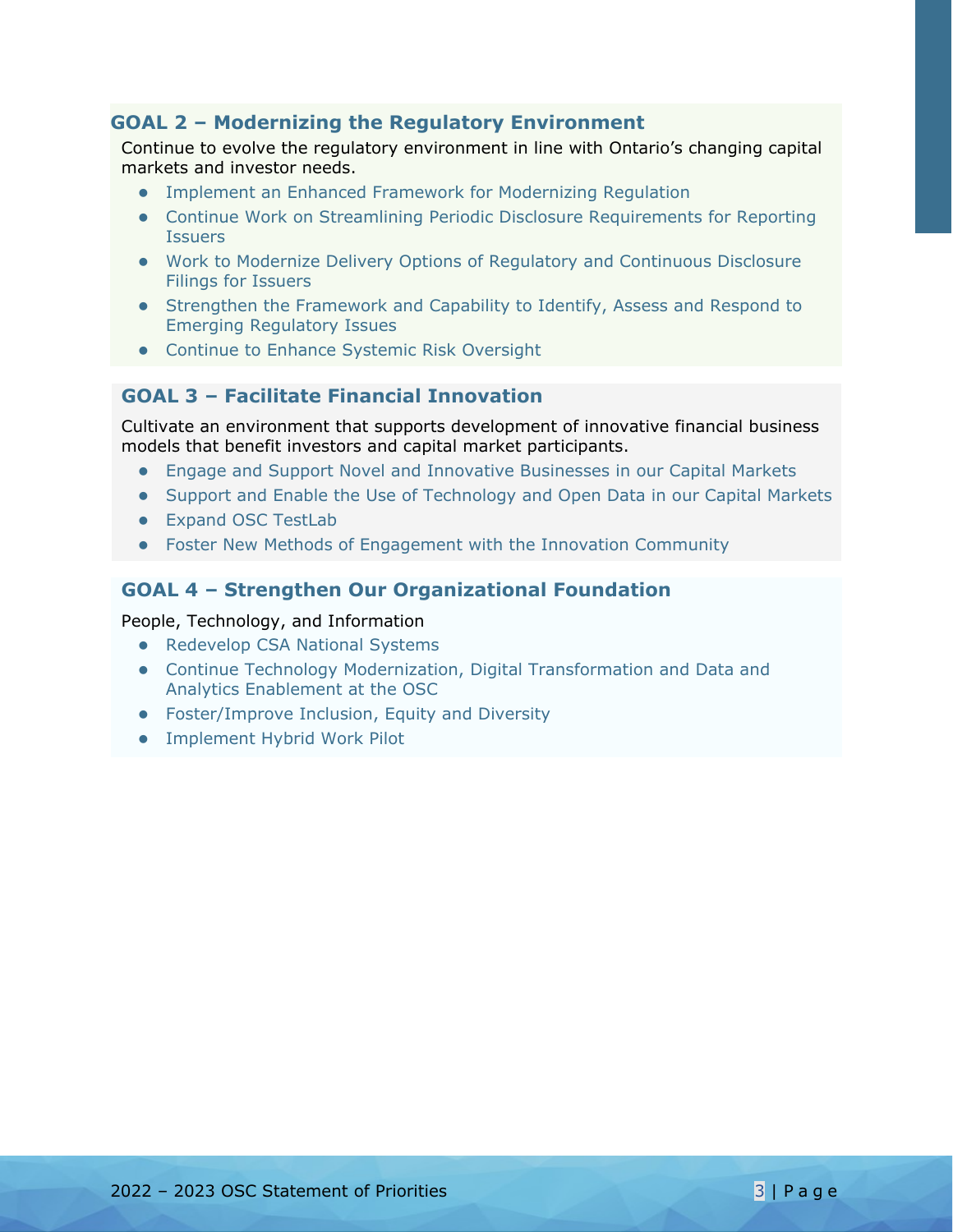## <span id="page-6-0"></span>**THE ENVIRONMENT**

#### <span id="page-6-1"></span>**Lasting Impact of COVID-19**

The COVID-19 pandemic, and the associated responses by market participants and governments, will continue to impact capital markets in Ontario and across the world for the foreseeable future.

The recovery efforts have fuelled significant growth in many parts of the economy, but its pace remains uneven across sectors and dependent on the stability of virus containment measures. Governments continue to provide large-scale fiscal and monetary support for the economy and financial markets, with some programs – including wage subsidies to businesses – expected to wind down in the near term.

While levels of household savings have increased over the pandemic, mounting inflationary pressures may increase consumer expenses. At the same time, employment remains below pre-pandemic levels in some sectors with signs of labour shortages. Central banks around the world will be deciding over the coming months when to begin raising interest rates and tapering their monetary expansion, which may impact market liquidity, financial firm performance, product offerings as well as retail investor risk tolerance and behaviour. At present, a number of central banks are expected to start the process of gradually normalizing monetary policy during fiscal year 2023. The OSC will monitor these developments that may impact the fair and efficient functioning of capital markets in Ontario.

As the shift toward remote work in much of the financial sector matures to more permanent hybrid arrangements, the OSC will continue to assess how it interacts with its regulated population through improved digital channels and integrated virtual and on-site compliance reviews. Pandemic-related restrictions drove a move towards online sales channels across a variety of industries. Greater consumer comfort with these sales channels may further a shift towards online advisers and direct marketing of investment products. The OSC will continue to monitor how these developments support fair, efficient and competitive markets.

#### <span id="page-6-2"></span>**Enhanced Regulatory Environment**

Implementation of certain recommendations of the Capital Markets Modernization Taskforce (Taskforce) related to OSC governance and structure, as outlined in the Spring 2021 Ontario Budget, will be supported through legislative amendments by the Ontario government. These actions will strengthen the OSC organizationally by further separating the Board from the Tribunal and by separating OSC Chair and CEO roles, and will provide scope to implement its new mandates. The OSC will also continue advancing a number of policy initiatives recommended by the Capital Markets Modernization Task Force and highlighted in the Spring 2021 Budget and in the 2021 Ontario Economic Outlook and Fiscal Review.

In October 2021, the Ontario government published a draft Capital Markets Act for stakeholder consultations. The Capital Markets Act would update and streamline the OSC's legislative framework and provide additional clarity for capital markets participants. The OSC will continue to support the government with the ongoing work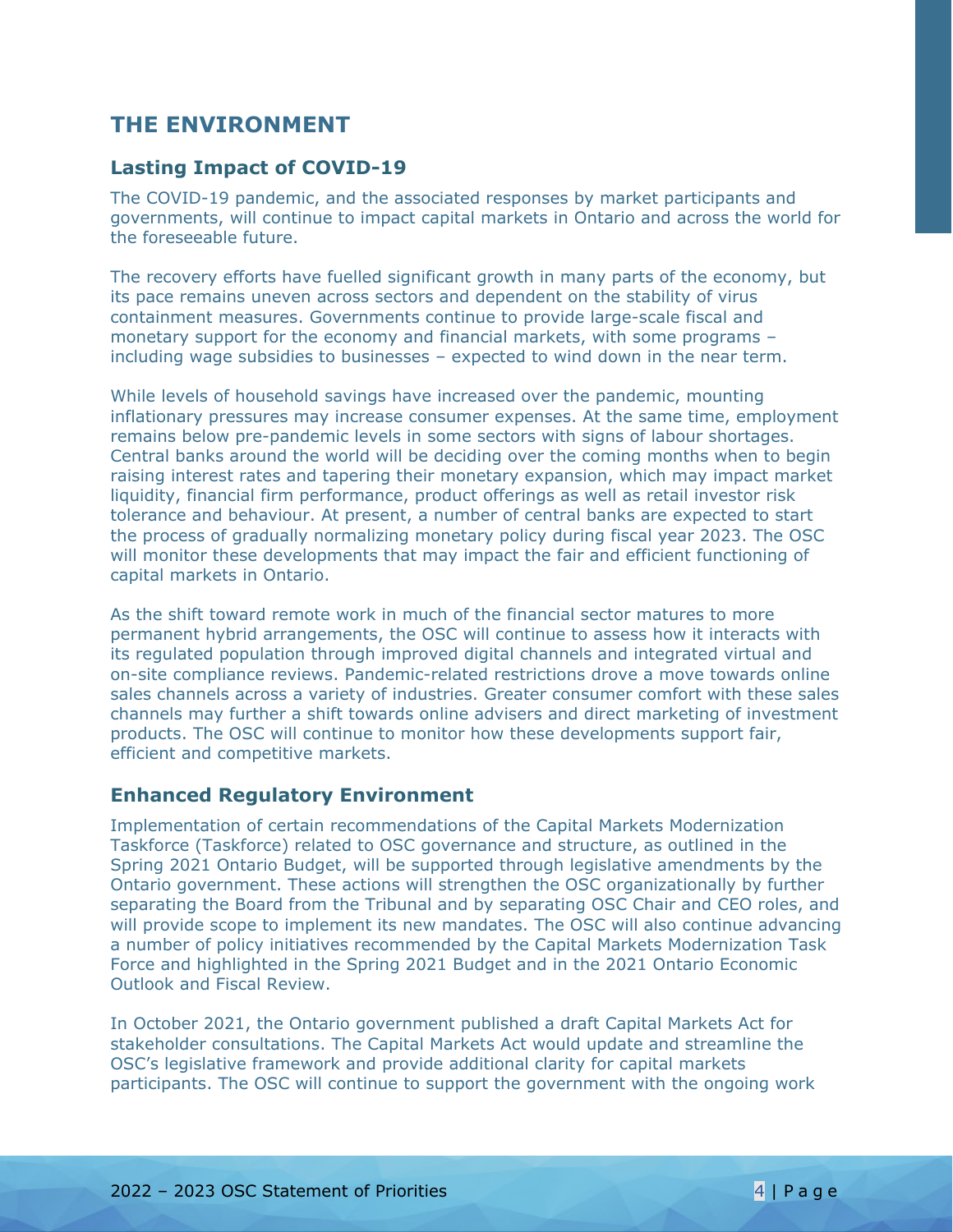related to the CMA consultation. These efforts will assist in supporting legislative harmonization with other provinces and territories.

Ontario's capital markets are influenced by national and international developments, from macroeconomic factors to policy changes to financial innovation. The OSC actively engages with domestic and international counterparts to monitor developments and contribute to and shape policy discussions relevant to our regulatory remit.

#### <span id="page-7-0"></span>**Evolution of the Investing Landscape**

The pace of technological evolution and innovation in financial markets creates challenges to develop and maintain a responsive and aligned regulatory framework. Market participants continue to expand product and service offerings. Fintech and other market innovation are key disruptive forces in the financial services industry. Fintech is leveraging technological innovation, digitalization, and distributed ledger technology to create new product offerings and platforms to trade them on, including blockchainbased crypto assets and crypto asset trading platforms. The OSC must understand the impacts of these disruptive forces and respond to them in a manner consistent with our overall mandate.

The speed at which crypto assets and the firms that trade them have advanced indicate how quickly capital markets are changing, but also affirms the need for balanced regulatory approaches. During 2021, the global crypto asset market increased from US\$1 trillion in capitalization in January to over US\$2.3 trillion in August. Growth in speculative interest from both retail and institutional investors have boosted prices, but has also signalled the desire of crypto asset owners to transact and lend such assets through decentralized finance (DeFi). The OSC will continue to focus on bringing crypto asset trading platforms into compliance and taking enforcement action where necessary.

To meet these challenges, we will need to:

- continue efforts to identify and monitor emerging regulatory issues
- balance our multiple mandates to foster innovation, facilitate investor choice, foster competition and capital formation and protect investors while maintaining fair and efficient markets and contributing to financial stability
- cultivate capabilities to have a deep understanding of new technologies to ensure that we can deliver on our multiple mandates
- in coordination with our regulatory colleagues, identify and manage potential regulatory gaps or regulatory arbitrage

Increased retail investor participation in capital markets has been driven by a recent period of increased household savings, strong equity market performance, and lower cost trading opportunities. For some, a desire for return has led to herding activity toward speculative investments, such as the meme stocks, while others are seeking alternative assets, such as crypto assets. This activity highlights the importance of our investor education efforts and identifying opportunities for the design of messages to evolve along with investors' sources of information. Regulators will need to remain vigilant about products promising higher returns and enable investors to have the necessary tools to make informed decisions.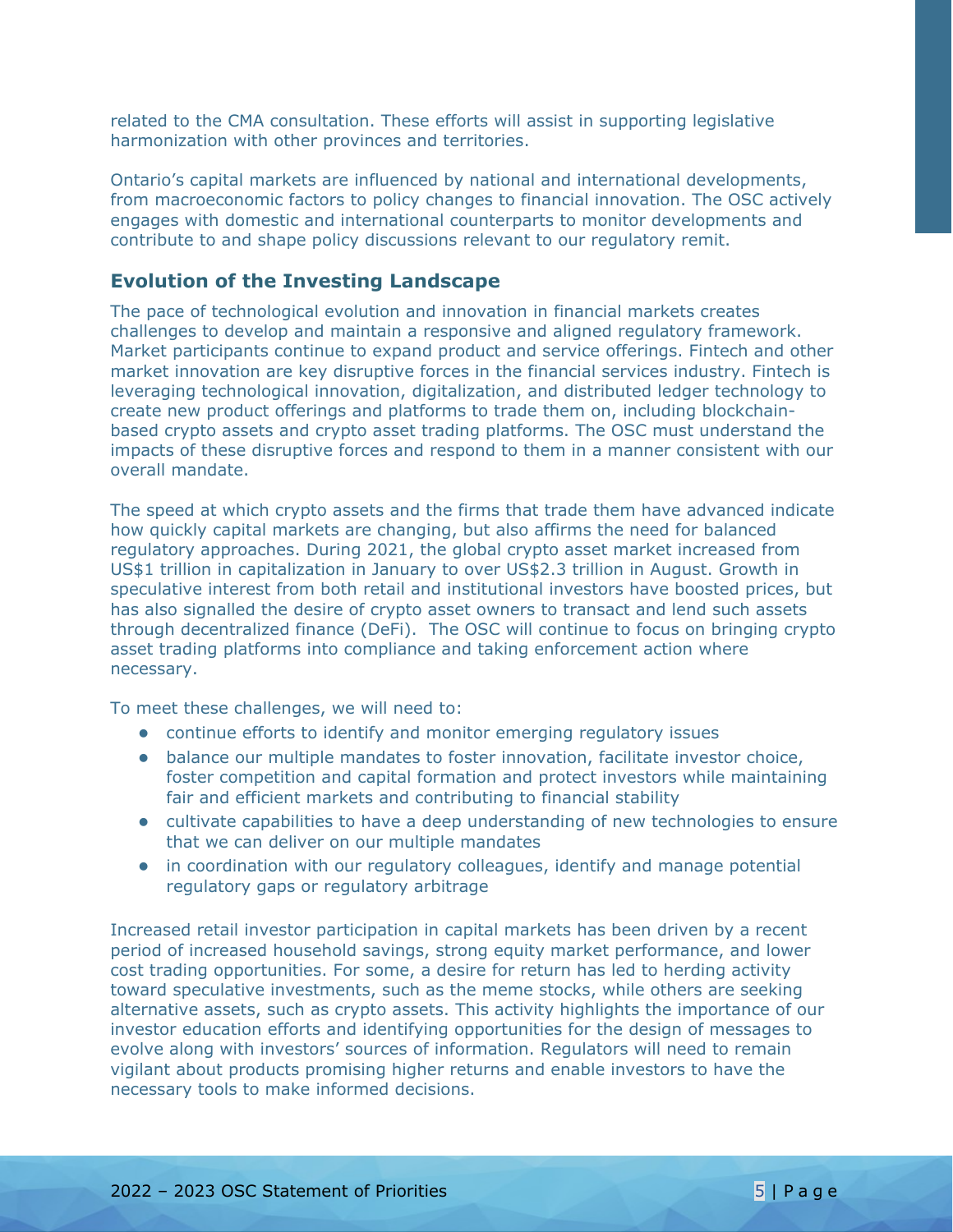Public market financing has accelerated in Ontario, with an unprecedented volume of prospectus filings. Notably, between January and June 2021, \$4.11 billion in proceeds were raised across 31 IPOs in Ontario; supported strongly through Private Equity-based offerings, as well as an increase in the number of Special Purpose Acquisition Companies (SPACs). The OSC continues to monitor and assess new forms of capital raising to ensure our regime facilitates new, cost-effective options for issuers, and supports investor confidence and their ability to make informed investment decisions.

Part of this growth has been through the maturation of purpose-driven investing, evidenced in the surge of investor interest in environmental, social and governance (ESG) finance and supporting BIPOC businesses and communities. The advent of climate finance and related issuer disclosures has prompted growth of financial instruments to fund low-carbon transitions. Specialized investment funds for BIPOC businesses increase their access to capital and growth. These developments underscore the importance of disclosure and monitoring conduct.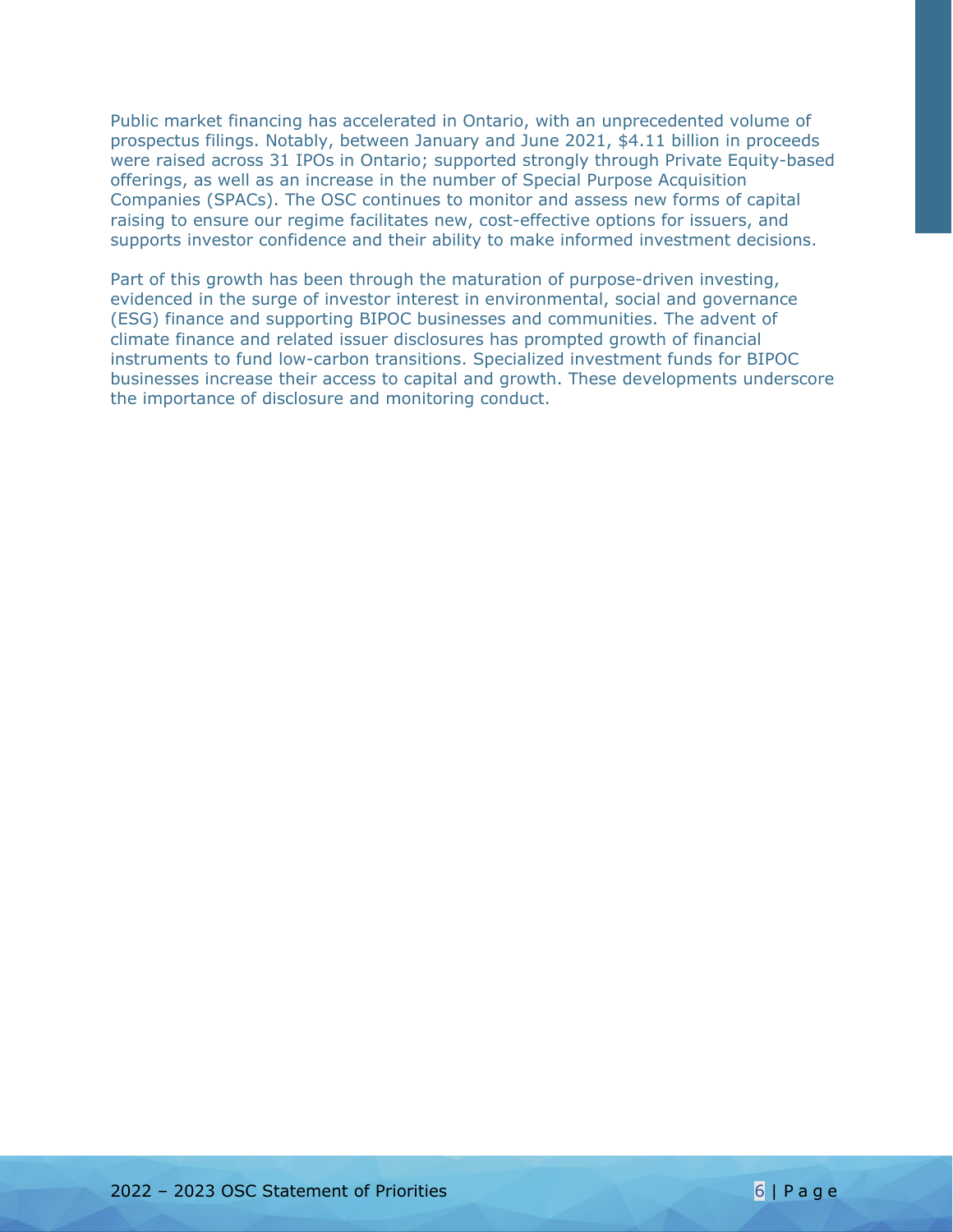## <span id="page-9-0"></span>**OUR GOALS**

#### <span id="page-9-1"></span>**GOAL 1 – Promote Confidence in Ontario's Capital Markets**

The OSC shares the Ontario government's commitment to making Ontario's capital markets globally competitive and an attractive place in which to invest, grow businesses and create jobs. One of the ways we uphold that commitment is by promoting confidence in Ontario's capital markets through a balanced policy framework, by engaging and educating investors, exercising effective compliance oversight, and pursuing timely and vigorous enforcement.

To achieve globally competitive, efficient and strong capital markets and a regulatory system that attracts investment from around the world, the OSC is required to effectively balance the need to streamline capital raising for businesses, while seeking to protect investors from financial systemic risk and misconduct.

#### **Our Key Priorities**

#### *1.1 Sustain Strong Core Regulatory Operations*

The OSC continues to adapt to the impacts of the COVID-19 pandemic, pursuing implementation of structural changes and policy items stemming from the Spring 2021 budget and deliver policy responsive to the changes in the marketplace. Throughout these environmental, structural, and regulatory changes, the OSC continues to be committed to its fundamental core regulatory operation work, to provide stability and continuity in the regulation of Ontario's capital markets.

As a result, the OSC considers sustaining strong core regulatory operations an overarching priority that contributes to confidence in Ontario's capital markets.

Our core regulatory operations encompass three main categories of activities:

- Authorizations (receipting, registration, and recognition)
- Compliance/Oversight/Supervision
- **•** Enforcement

Examples of these activities are:

**Authorizations** 

- Review of prospectuses in connection with reporting issuer public offerings and issuance of a prospectus receipt
- Registration of firms and individuals in the categories of dealers, portfolio managers, investment fund managers and commodity categories
- Exemptive relief applications by a range of market participants including issuers, investment funds, registrants, and market infrastructure entities

#### Compliance/Oversight/Supervision

 Compliance reviews of registrants, including initial registration examinations, topical sweeps and for cause reviews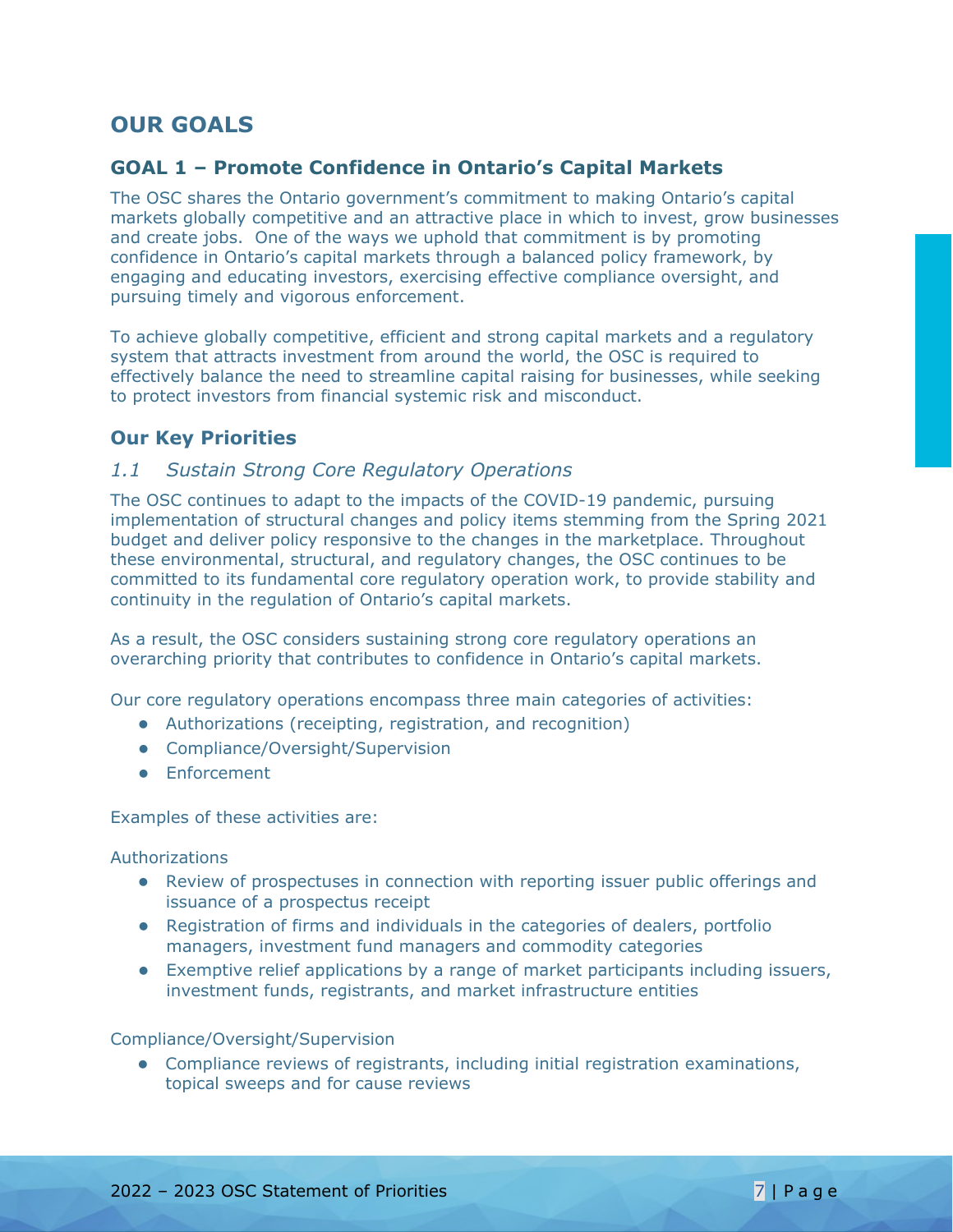- Ongoing compliance and oversight related to the implementation of the Client Focused Reforms
- Registrant conduct oversight including the imposition of terms and conditions and suspensions of registrations in appropriate cases
- Outreach to market participants
- Continuous disclosure review programs for both corporate issuers and investment funds
- Real time review programs to assess disclosures and compliance with applicable requirements for take over bids and related party transactions, as well as staff participation in contested merger and acquisition (M&A) hearings before the Commission when necessary
- Compliance oversight of derivatives dealers and trade repositories
- Compliance of issuer offering documents and registrants participating in the exempt market, including syndicated mortgages
- Designation and oversight of credit rating organizations
- Ongoing monitoring and compliance reviews of periodic filings with the OSC including insider reports on SEDI and reports of exempt distribution
- Activities to support systemic risk management and to contribute to financial stability
- Market infrastructure oversight, including recognition, designation, exemption and ongoing oversight of various entities including self-regulatory organizations, exchanges, alternative trading systems, clearing agencies and designated entities that comprise the market infrastructure ecosystem
- Oversight of the listed issuer function for OSC recognized exchanges
- Oversight of OBSI to assess whether it continues to meet the standards it is expected to on, among other things, governance and transparency obligations

#### Enforcement

- Assessment of matters that may constitute a breach of Ontario's securities law and referrals for possible investigation and/or disruption activities
- Investigation and prosecution of regulatory enforcement matters, including market abuse matters
- The quasi-criminal team will work in cooperation with policing partners and continue to focus on fraudulent behaviour and recidivism
- Administer the Whistleblower program and coordinate international cooperation efforts with other regulators, including developing international disruption methods

The OSC continues to streamline regulation with a focus on reducing regulatory burden without compromising investor protection. In undertaking our core regulatory operations, the objective of reducing regulatory burden remains essential, and integrated into all of our activities.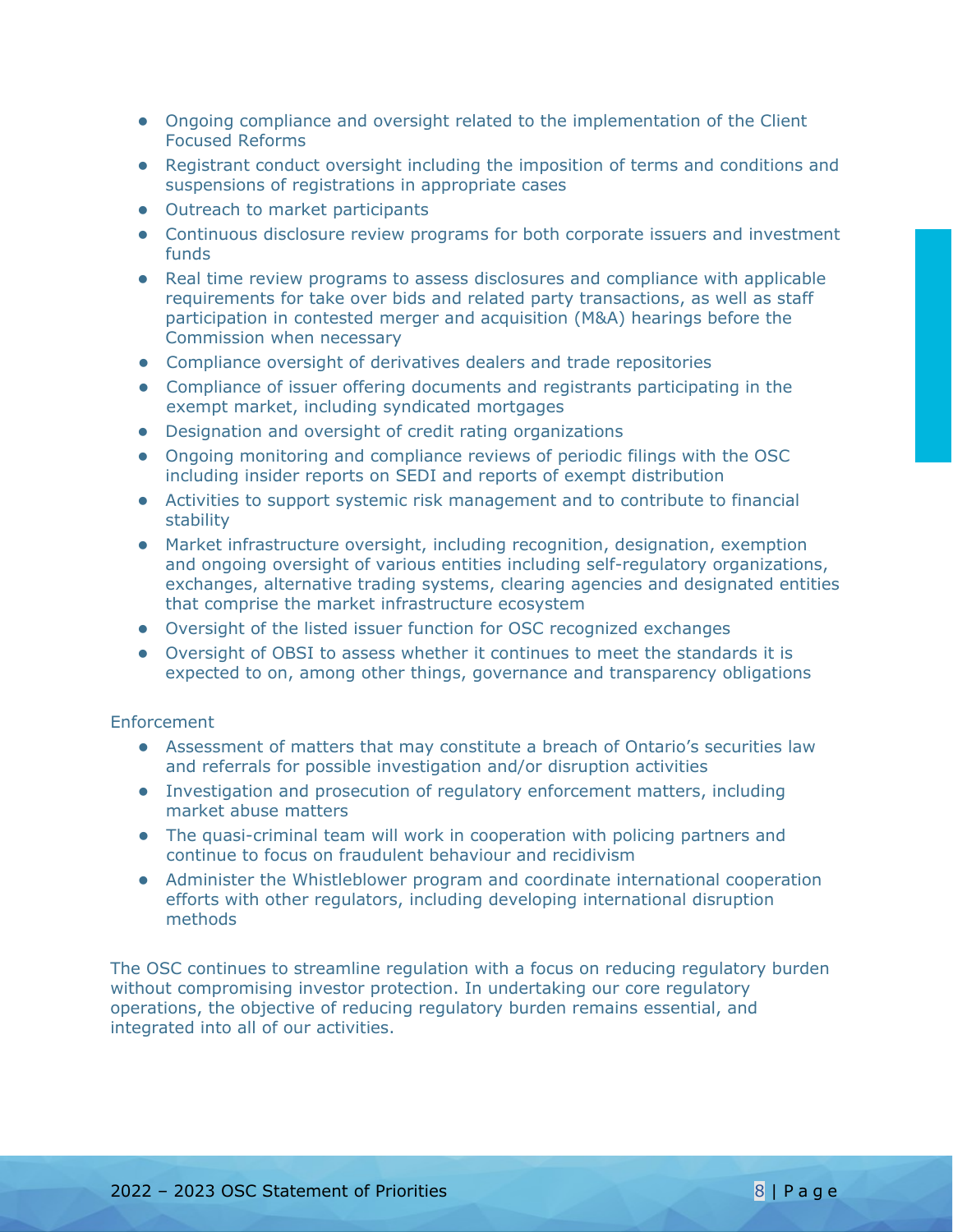The OSC reports on its operational accomplishments in various ways:

- We publicly report on regulatory operations through our quarterly service standard reporting, which shows how we are tracking against our service commitment standards. If a target is not met, we provide an explanation
- The OSC also publishes the OSC Annual Report every year, including the Report Card on our Statement of Priorities, which highlights key accomplishments and statistics related to our core regulatory work
- Various branches within the OSC produce Summary, or Activity Reports, which are published on the OSC Website

#### *1.2 Support Implementation of the Mutual Fund Embedded Commissions Rules Banning the use of Deferred Sales Charges (DSC Ban) and Trailing Commission Where No Suitability Determination is Required (OEO Ban)*

The OSC will focus on addressing implementation issues relating to the DSC Ban and the OEO Ban prior to the two bans taking effect on June 1, 2022. The OSC will assess fund managers' compliance readiness with the bans and will monitor for compliance.

Actions will include:

- Provide appropriate accommodation allowing flexibility for investors to be switched to different fee options when implementing the bans
- Obtain mutual fund sales, new products, and new services data for trend analysis, and follow up if the trends raise any concerns
- Inquire into fund managers' implementation plans and readiness

Planned Outcomes:

- Harmful DSC sales practices are removed in Ontario
- Instead of embedded fees, investors are charged applicable direct fees for mutual fund trades on order execution only (OEO) platforms
- Improved transparency and experience for investors with their dealers and advisors when investing in mutual funds

#### *1.3 Improve the Retail Investor Experience and Protection*

The OSC will continue to improve the retail investor experience and expand investor protection through a range of initiatives.

Phenomena such as the emergence of meme stocks, the increased gamification of investing, and the proliferation of social media channels have highlighted the diversity of sources of information that drive investor decisions. The aging population has been a focus of the OSC for many years and this will continue. Younger investors also have unique issues in investing and potential investor vulnerability has no age boundaries. As a result, the OSC addresses these developments in its activities and intends to continue to be agile by meeting people where they are in order to better educate and protect them.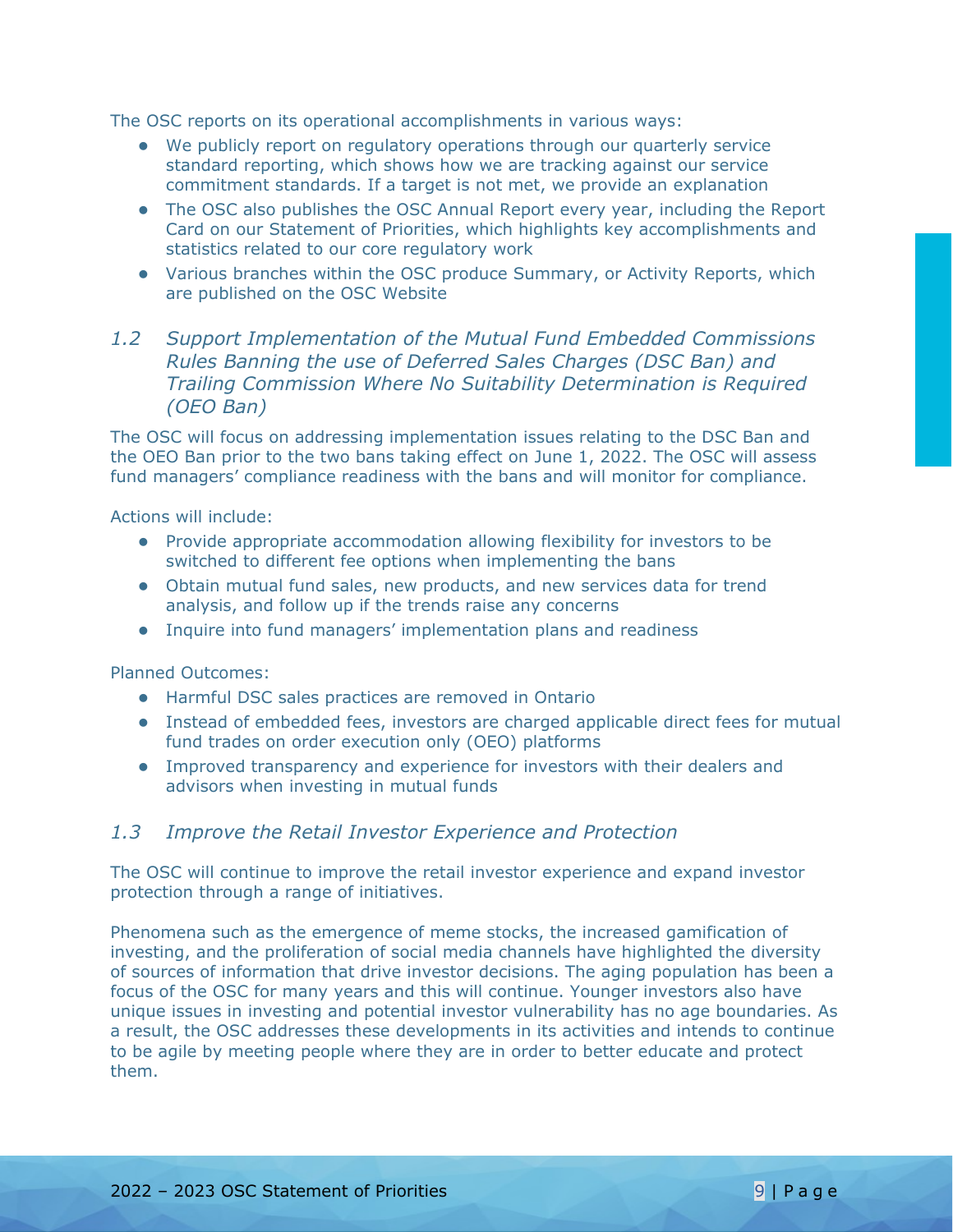Actions will include:

- Expanded focus on investor education and financial literacy activities, including:
	- o increased paid media
	- o expanded use of investor social media channels
	- o the redevelopment of the OSC's investor website, GetSmarterAboutMoney.ca
- Continued implementation of the OSC Seniors Strategy and ongoing stakeholder consultation on additional tools, resources and strategies to support older investors
- Broadened consideration of investor perspectives early in the policy-making process
- **•** Timely and responsive investor research conducted and published

Planned Outcomes:

- Financial education resources and channels, such as GetSmarterAboutMoney.ca, continue to be used by more investors and the OSC is seen as a leader in Canada and internationally
- Enhanced protection of seniors and vulnerable investors
- Policy initiatives reflect thoughtful consideration of research findings and investor perspectives
- More informed investment decisions through continued investor education

#### *1.4 Expand Behavioural Insights and Policy Testing Capabilities*

Since 2017, the Investor Office has enhanced the OSC's capacity to apply behavioural insights to securities regulation. Through expanding the Investor Office Research and Behavioural Insights Team (IORBIT), the OSC will continue applying the methods and techniques of behavioural science to policy and operational activities. IORBIT uses surveys, testing and experimentation to support evidence-based decision making throughout the Commission.

There are numerous factors that influence the decisions that people make. Behavioural Insights (BI) is an approach to understanding human decision-making that draws on the behavioural sciences including psychology, economics, and several others. Since the Global Financial Crisis, regulators around the world have been using BI to address financial market issues and improve investor outcomes.

Actions will include:

- Continue to strengthen the OSC's capacity and resources to apply BI to securities regulation through its policy making and operational programs
- Utilize behavioural science research methods to test the effectiveness of policy **interventions**
- Conduct experiments to study how emerging trends in capital markets are affecting retail investor behaviour
- Enhance OSC staff understanding of behavioural science to aid in the identification of investor protection risks and the development of effective solutions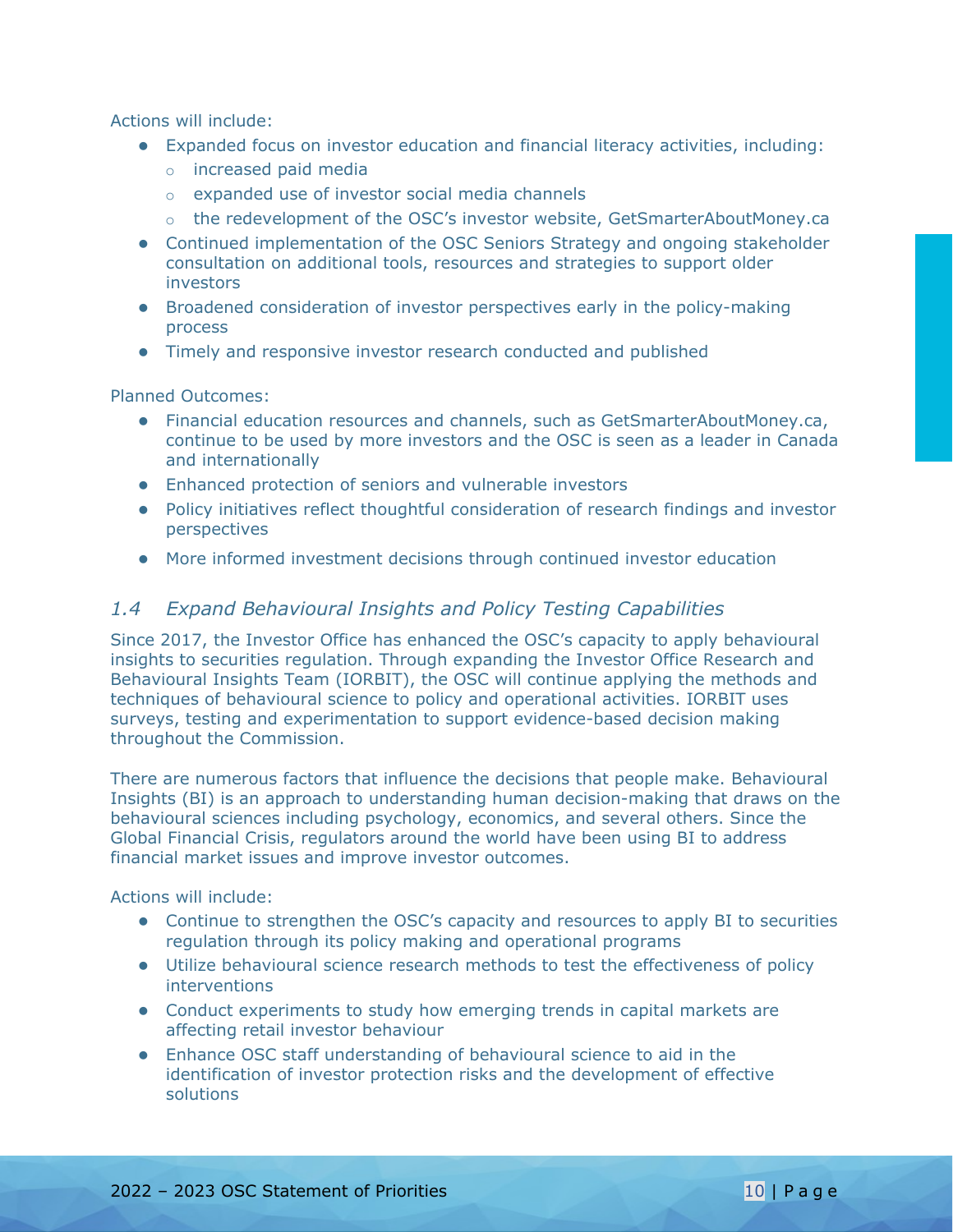Planned Outcomes:

- Improved effectiveness of OSC policies and programs, through the application of behavioural insights
- *1.5 Strengthen Dispute Resolution Services for Investors, such as the Ombudsman for Banking Services and Investments (OBSI), through Policy and Oversight Activities*

Investors can be at risk for potential losses in cases where registered firms or individuals have acted unfairly, made an error or given bad advice. The OSC strives to improve investor access to redress in these types of situations. Avenues to obtain investor redress, including an effective and fair dispute resolution system, are now regarded as an essential element of investor protection frameworks. To achieve better results for investors and strengthen investor redress, the OSC will continue its efforts to establish a binding authority framework for a dispute resolution service such as OBSI.

Actions will include:

- Provide analysis of a framework for binding decisions of a dispute resolution service, such as OBSI, in Ontario within increased claim limits
- Engage with our CSA partners on strengthening OBSI

Planned Outcomes:

- Better results for investors regarding redress and dispute resolution, which will also foster investor confidence
- *1.6 Move Forward to Establish a New Single Enhanced Self-Regulatory Organization (SRO), and Consolidate the Current Two Investor Protection Funds (IPF) Independent from the New SRO*

Focus on implementing a new SRO framework consistent with CSA Position Paper 25- 404.

Actions will include:

- Establish an integrated working committee to coordinate and engage with existing SRO and IPF staff, as well as other stakeholders
- Implement the integration of the existing SROs, and separately, the current two investor protection funds under the new framework
- Adopt and move forward to implement issue specific solutions detailed in the CSA Position Paper 25-404 that:
	- o Enhance governance and accountability to all stakeholders
	- $\circ$  Promote the development, interpretation and application of consistent regulatory requirements
	- $\circ$  Include formal investor advocacy mechanisms to ensure that investor perspectives are factored into the development and implementation of regulatory policies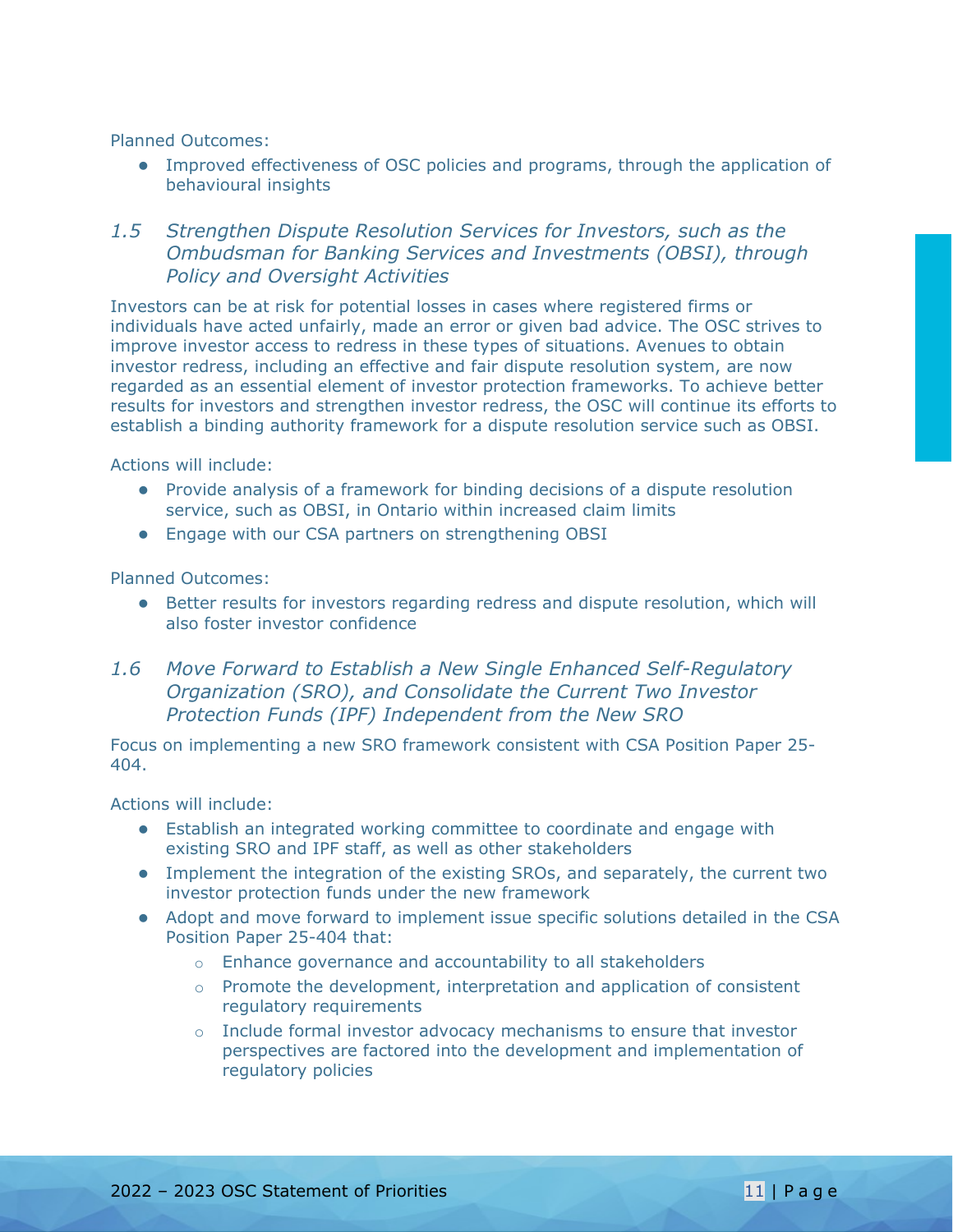- o Contain mechanisms to improve the robustness of enforcement and compliance processes
- $\circ$  Ensure regulatory alignment with the CSA through appropriate oversight mechanisms
- $\circ$  Increase regulatory efficiencies, accommodate innovation and deliver effective and efficient regulation
- $\circ$  Do not impose barriers to registrants providing access to advice and products for investors of different demographics, including less affluent or rural investors
- $\circ$  Recognize and incorporate regional considerations and interests from across Canada

Planned Outcomes:

 Establish a new SRO framework by executing an approved implementation strategy to integrate the existing SROs, and separately, consolidating the current two investor protection funds

#### *1.7 Strengthen Oversight of Crypto Asset Trading Platforms and Other Dealers*

With the CSA and Investment Industry Regulatory Organization of Canada (IIROC), continue efforts to bring crypto firms engaging in dealer or marketplace activities into compliance with securities laws, as set out in both Joint Canadian Securities Administrators/Investment Industry Regulatory Organization of Canada Staff Notice 21- 329 *Guidance for Crypto Asset Trading Platforms: Compliance with Regulatory Requirements* published on March 29, 2021 and in Joint CSA/IIROC Staff Notice 21-330 *Guidance for Crypto-Trading Platforms: Requirements relating to Advertising, Marketing and Social Media Use* published on September 23, 2021.

Actions will include:

- Engage with crypto firms to complete the registration or approval process
- Identify and address non-compliance with securities laws
- Develop in-house capabilities in crypto asset trading platform oversight

Planned Outcomes:

- Crypto asset trading platforms operate with appropriate regulatory oversight
- Reduction of misleading information in crypto asset trading platform advertising, marketing and social media
- An appropriate balance is achieved in supporting novel businesses and fostering innovation and competitive capital markets while promoting investor protection

#### *1.8 Introduce Proposed Rule for Climate Change-Related Disclosures[\\*](#page-14-0)*

The 2021 Budget included a commitment for the government to publicly consult on environmental, social and governance (ESG) disclosures, and consider the recommendations of the Taskforce. The Taskforce recommended mandating disclosure

<span id="page-14-0"></span><sup>\*</sup> For Corporate Finance / Business Issuers only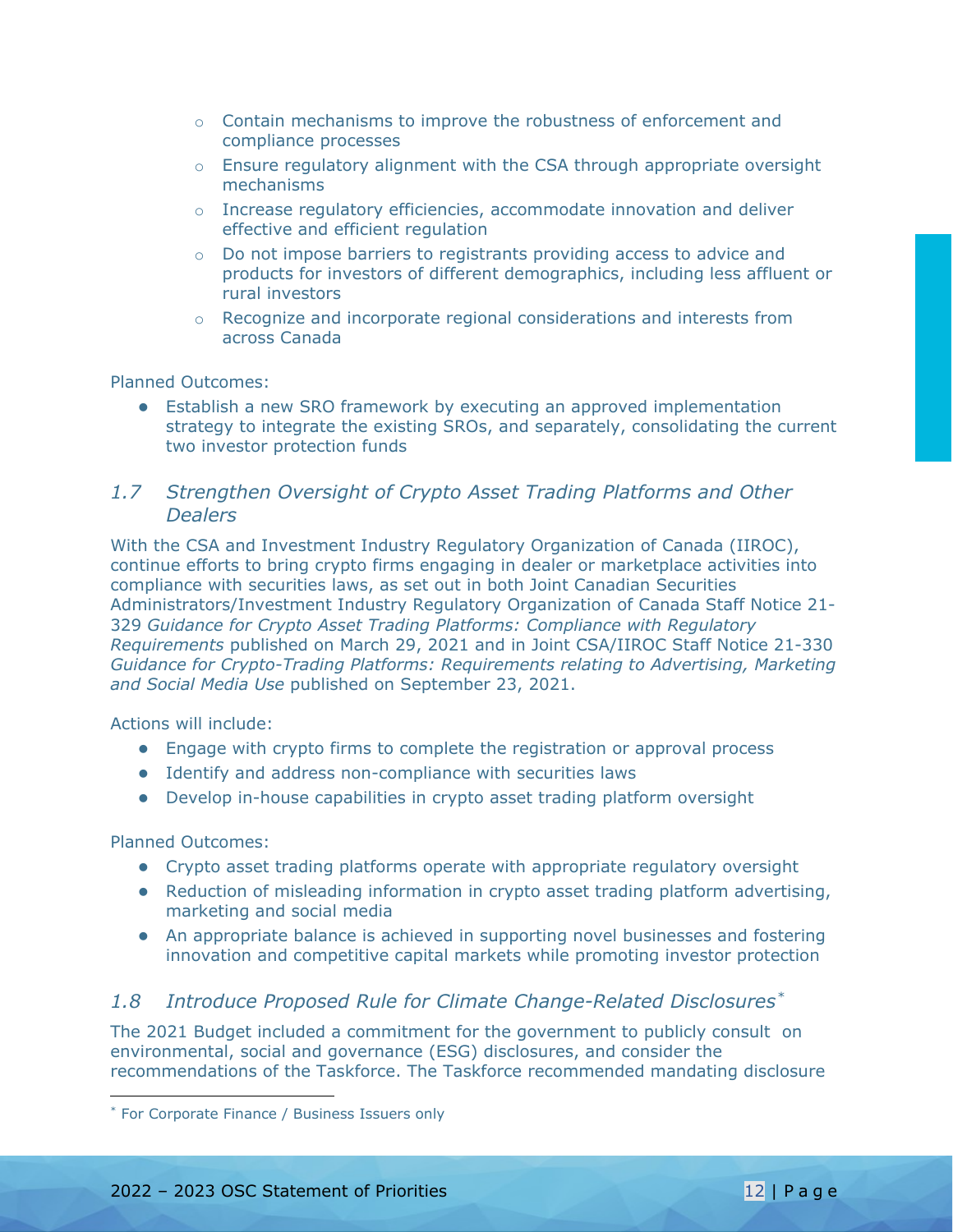by public companies of material ESG information, specifically climate‐related disclosure that is compliant with the Task Force on Climate‐Related Financial Disclosure (TCFD) recommendations. The Taskforce's final report highlighted that, globally and in Ontario, there is increased investor interest in issuers reporting on ESG-related information and creating a uniform standard of disclosure to level the playing field for all issuers. The 2021 Budget stated that the OSC will begin policy work to inform further regulatory consultation on ESG disclosure later this year. In October 2021, the CSA published proposed National Instrument 51-107 *Disclosure of Climate-related Matters* for a 90-day comment period. The proposed instrument would require reporting issuers (other than investment funds) to disclose certain climate-related information in compliance with the TCFD recommendations (subject to certain modifications). The comment period will close in January 2022.

Actions will include:

 Consider comments received on the proposed National Instrument and finalize instrument

Planned outcomes:

- Investors have access to the climate-related information needed to inform their investment and voting decisions
- Public companies have clarity on their climate-related disclosure requirements

#### *1.9 Reconsider Diversity on Boards and in Executive Roles at Reporting Issuers[\\*](#page-15-0)*

The OSC, together with other participating CSA jurisdictions, adopted disclosure requirements in 2014 related to the representation of women on boards and in executive officer positions at TSX-listed companies. Since that time, there have been significant events in the U.S., Canada and around the world that have intensified the focus on racism, and that includes a heightened focus on the issue of racial diversity on boards and in executive roles. In May 2020, the CSA announced further research and consultations in consideration of broader diversity on boards and in executive roles. In October 2021, the OSC held a virtual roundtable to discuss broader diversity (beyond gender) on boards and in executive officer positions, with a specific focus on targets, term limits and diversity data. All of this work will help determine whether, and how, the disclosure needs of Canadian investors and corporate governance practices among public companies have evolved since 2014 and what changes are warranted to the securities regulatory regime.

Actions will include:

- Consider and publish the feedback from stakeholders regarding the current diversity regime under securities legislation
- Develop proposals for enhancing that regime, as appropriate

<span id="page-15-0"></span>For Corporate Finance / Business Issuers only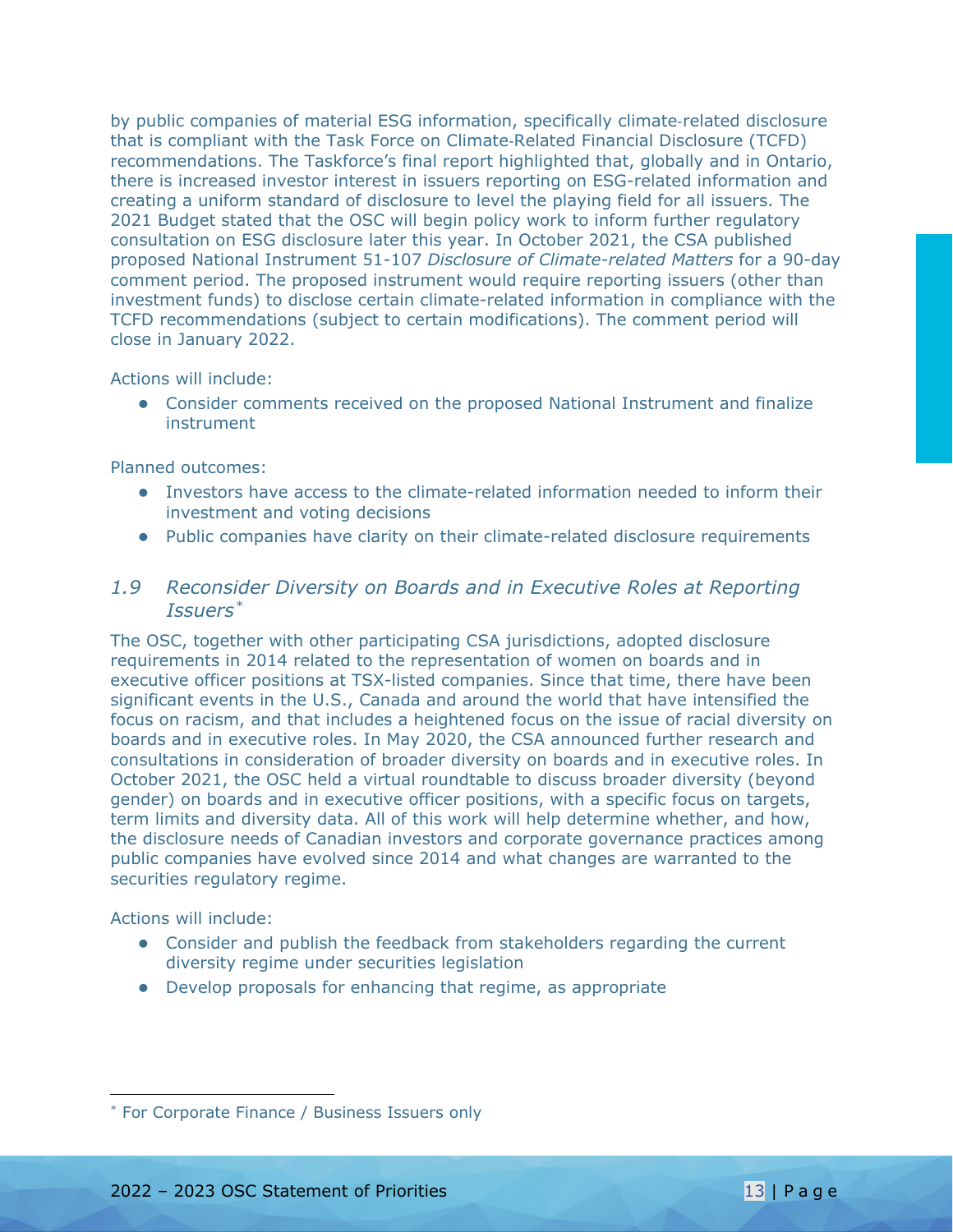Planned outcomes:

- Transparency regarding stakeholder feedback from consultations and research conducted
- Proposals developed to address the information needs of investors, while taking into account the business needs of public companies (following completion of consultations, as appropriate)

#### *1.10 Monitor the Listing Function of Recognized Exchanges*

Exchanges provide companies with access to equity capital through the listing function. There are a variety of options to raise public capital through an exchange listing, including an initial public offering, a reverse takeover, various qualifying transactions, a special purpose acquisition corporation or a direct listing. The exchanges are responsible for the development of appropriate policies for listings and for regulating and enforcing issuer compliance and other market participant conduct consistent with the established requirements. Recognized exchanges are subject to the terms of a recognition order between the OSC and the exchange. The OSC will continue to assess whether the recognized exchanges are conducting the listing process in accordance with the terms of the exchanges' policies and in a manner consistent with the terms of their recognition order and securities law. Exchanges operating in Ontario that are exempt from recognition by the OSC are typically party to a similar recognition order and are subject to oversight by one or more provincial securities regulators consistent with the OSC's oversight of recognized exchanges.

Actions will include:

- Review and comment on proposals for new or amended policies relating to the exchanges listings business
- Perform on-site or other compliance reviews relating to the practices of the exchanges in carrying out their listing functions, as necessary and appropriate, and liaise with other provincial securities regulators conducting oversight of exchanges
- Monitor domestic and international developments relating to blind-pool vehicles, such as SPACs
- Oversee the implementation of new or pilot listing programs being offered by exchanges on a temporary or "sandbox" basis
- Continue to assess whether there are opportunities for regulatory arbitrage as a result of differing listing rules, with a particular focus on reverse takeover transactions
- Engage in dialogue with the recognised exchanges on listing issues relating to emerging industries and new public entrants that may raise public interest concerns

- Development of compliance recommendations relating to listing standards, including:
	- $\circ$  requiring amendment to, or adoption of, new exchange listing policies
	- $\circ$  preparation of reports evaluating the adequacy of listing standards and related oversight programs executed by the exchanges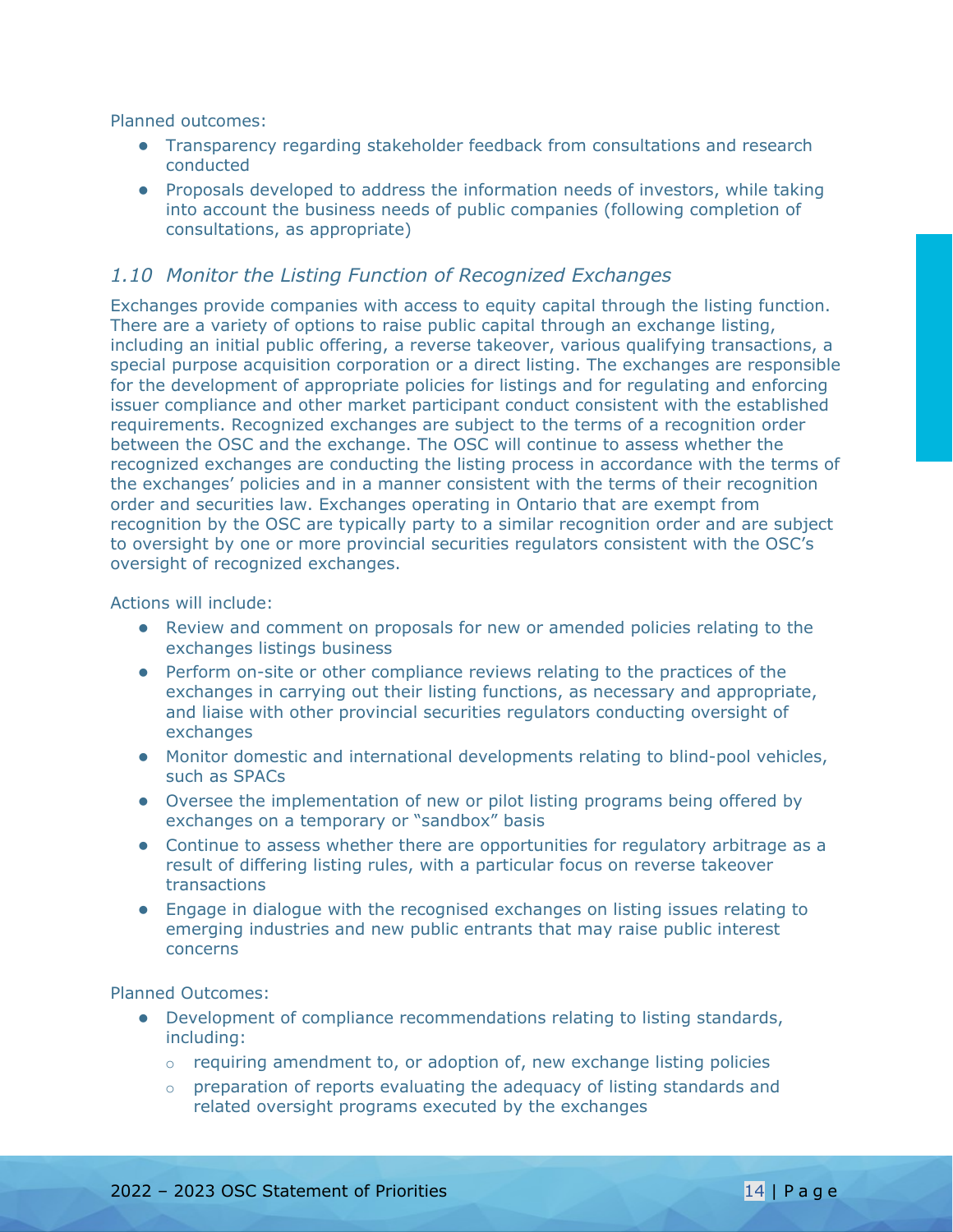- Responding to proposed new or amended listing standards on a timely basis, raising material issues consistent with the OSC's oversight role and protocols
- Proactive identification and response to emerging listing issues and industries

#### *1.11 Develop Total Cost Reporting Disclosure for Investors*

In collaboration with the Self-Regulatory Organizations (SROs), the Canadian Council of Insurance Regulators (CCIR) and the regulatory bodies in the CCIR, develop total cost reporting disclosure for mutual fund investors and segregated fund holders to make them more aware of the ongoing costs of owning investments, such as the impact of management fees charged by mutual funds and segregated funds. OSC will focus on requirements for securities registrants (dealers and advisors) to provide periodic reporting to clients showing the total amount of such fees after the initial sale of the investment.

Actions include:

- Develop a form of total cost reporting disclosure for securities registrants that will build on existing disclosure documents rather than adding net new requirements.
- Recommend disclosure solutions that:
	- o draw upon behavioural insights and the results of testing sample documents with investors
	- o reflect an understanding of costs and practical considerations based on advance consultations with industry associations and back-office service providers
	- $\circ$  adopt an approach as consistent as possible under both securities and insurance regimes

- Investors will benefit from enhanced regular reporting on the ongoing costs of **investments**
- Address information asymmetry between dealers/advisers and their clients
- Increase investor confidence in the industry and lead to better investment outcomes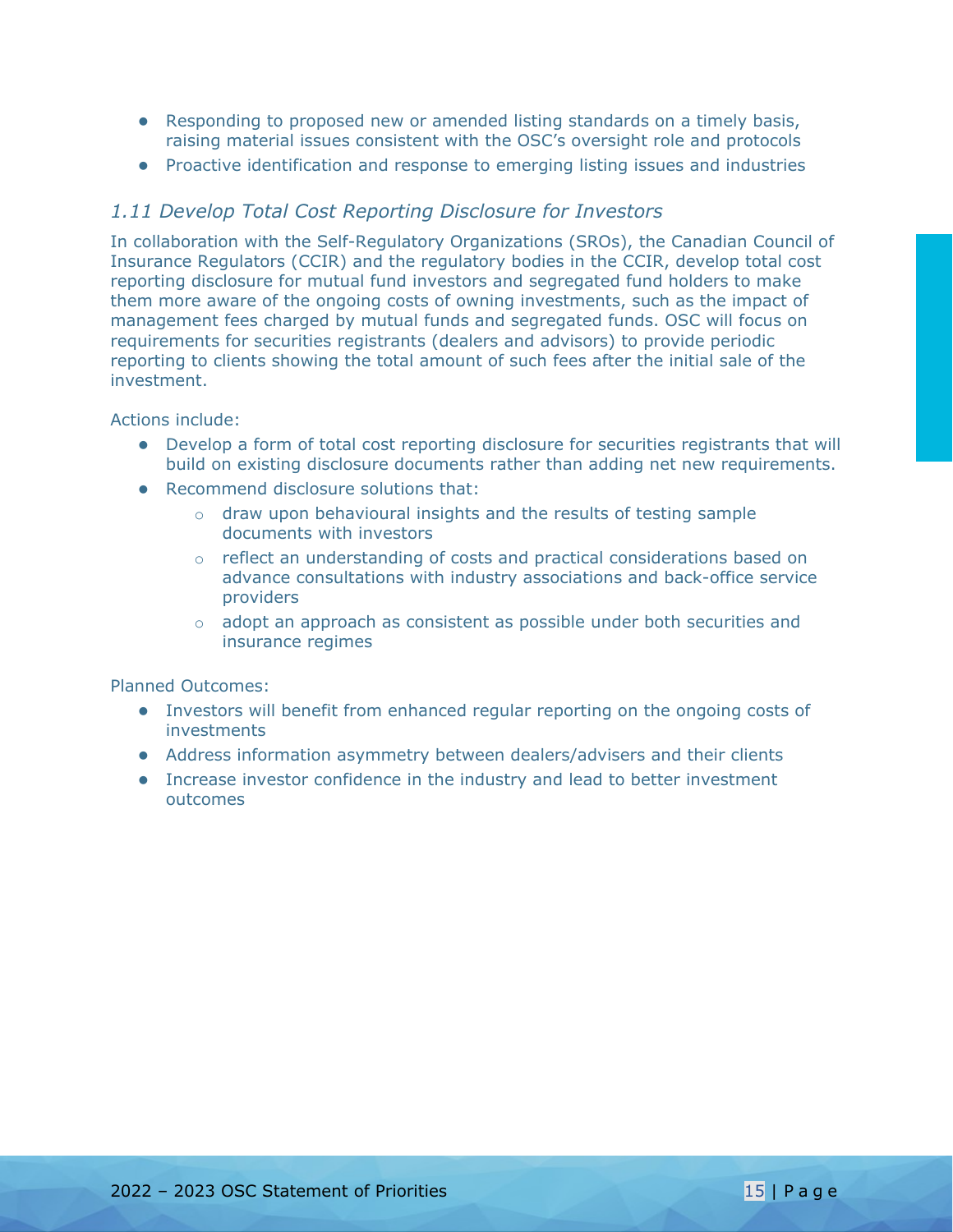#### <span id="page-18-0"></span>**GOAL 2 – Modernizing the Regulatory Environment**

The OSC seeks to adapt and evolve the regulatory framework to respond to the changing market environment and anticipate changing market conditions and investor needs. Modern, efficient and effective regulation enables firms and other market participants to comply with requirements in a way that reflects current business practices. Such efforts include modernizing regulatory oversight practices in a responsive and forward-looking manner and focusing on service improvements and the potential for undue regulatory burden on market participants.

Capital markets are always evolving and the OSC will strive to sustain a regulatory environment that continues to meet the evolving needs of Ontario businesses and investors. A modern regulatory environment adapts to changing technology and investor needs while also ensuring that investor protections keep pace with evolving potential harms that investors may face.

The OSC will continue to pursue a modernization agenda that promotes confidence in Ontario's capital markets through effective investor protection, policies that foster fair, efficient and competitive capital markets, and the promotion of capital formation to help Ontario grow. To do this effectively, the OSC will continue to identify, understand, and adapt to emerging trends and novel business models, and will remove barriers to innovation and capital formation, while reducing regulatory burden.

We will ensure the integration, across all relevant activities, of the OSC's expanded mandate on fostering capital formation and competitive markets that aims to provide greater access to capital markets in Ontario.

#### **Our Key Priorities**

#### *2.1 Implement an Enhanced Framework for Modernizing Regulation*

The OSC is focused on building a culture of continuous improvement that will modernize the OSC and the regulatory regime it oversees. The OSC will implement an enhanced organization-wide framework that will ensure a systematic and streamlined approach to projects aimed at modernizing our regulatory environment.

Actions will include:

- Implement the enhanced framework for modernizing our regulatory environment
- Coordinate policy projects within the new framework to ensure a streamlined process to achieve desired policy outcomes on high priority issues

- Enhanced, centralized, and streamlined process for all regulatory projects that reflect careful consideration of all aspects of our mandate
- Contribute to expedited rule and policy making, balancing the need to achieve harmonized outcomes that meet the needs of Ontario investors and market participants
- Strengthen regulatory processes by enhancing consideration of stakeholder views and impacts in: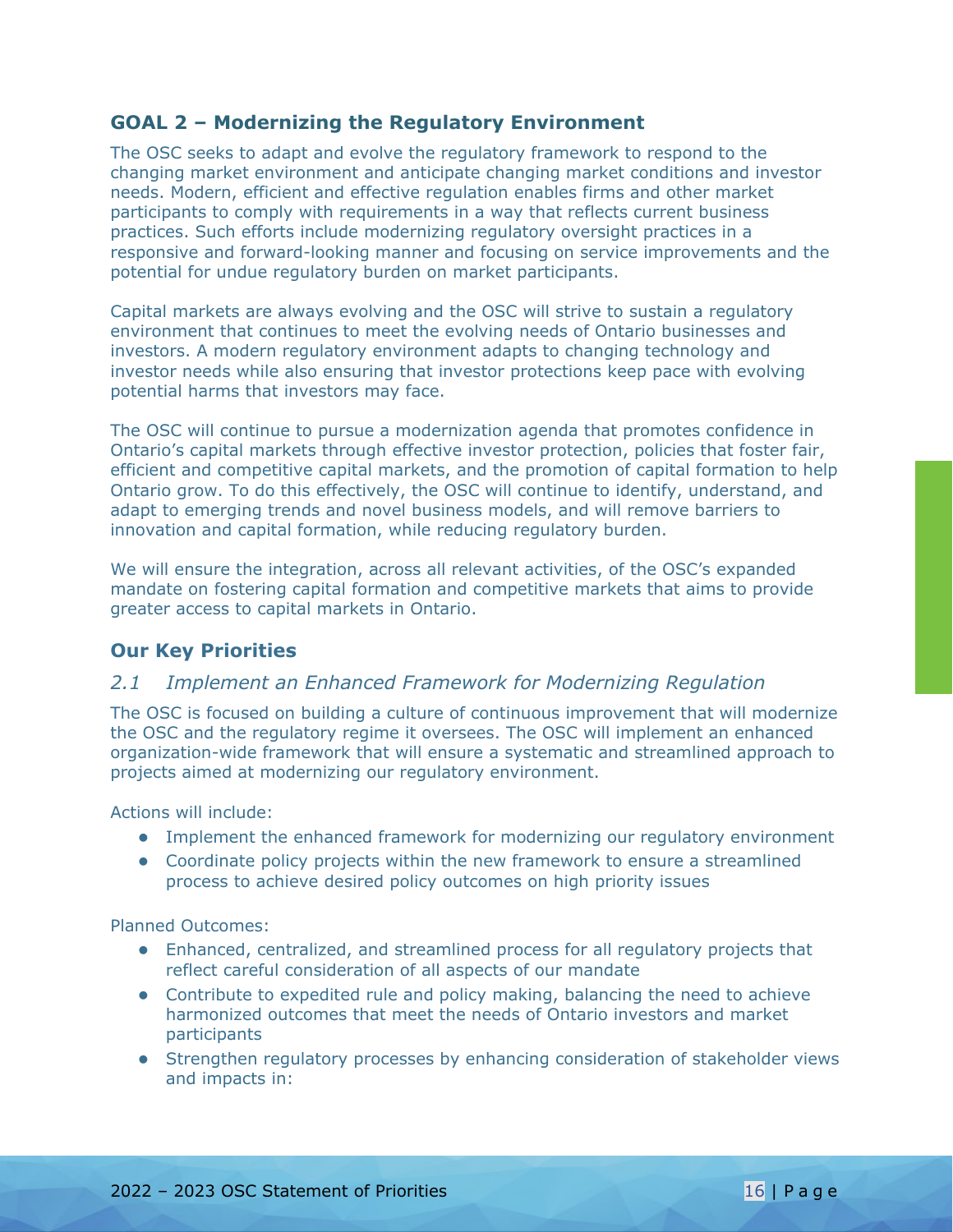- $\circ$  the implementation of the OSC's investor protection, capital formation and competition mandates
- o the OSC's efforts to facilitate financial innovation

#### *2.2 Continue Work on Streamlining Periodic Disclosure Requirements for Reporting Issuers*

With our CSA colleagues, continue work on proposed changes to streamline and clarify annual and interim filings by reporting issuers published in May 2021, including proposals to:

- Streamline and clarify certain disclosure requirements in the management's discussion & analysis (MD&A) and the annual information form (AIF)
- Eliminate certain requirements that are redundant or no longer applicable
- Combine the financial statements, MD&A and, where applicable, the AIF into one reporting document called the annual disclosure statement for annual reporting purposes, and the interim disclosure statement for interim reporting purposes
- Introduce a small number of new requirements to address gaps in disclosure

Actions will include:

- Review of stakeholder feedback on the proposed changes and finalization of the continuous disclosure requirements
- Seek stakeholder feedback in reviewing non-IFRS content in Investment Fund issuers' financial statements

Planned outcomes:

- The modernized disclosure requirements will reduce regulatory burden, simplifying and streamlining reporting and increasing reporting efficiency for reporting issuers
- The quality and usability of the disclosures provided to investors will be increased

#### *2.3 Work to Modernize Delivery Options of Regulatory and Continuous Disclosure Filings for Issuers*

The OSC will develop a framework to introduce an access equals delivery model (AED model) in the Canadian market for various documents that issuers are required to deliver to investors.

Actions will include:

- Publish proposed amendments to implement an AED model for non-investment fund reporting issuers in connection with certain prospectuses, annual financial statements, interim financial reports and their related MD&A
- Review stakeholder feedback on the proposed amendments to implement an AED model for certain prospectuses and continuous disclosure documents
- Publish proposed amendments to remove certain delivery obligations for investment funds related to annual financial statements, interim financial reports, and annual and interim management reports of fund performance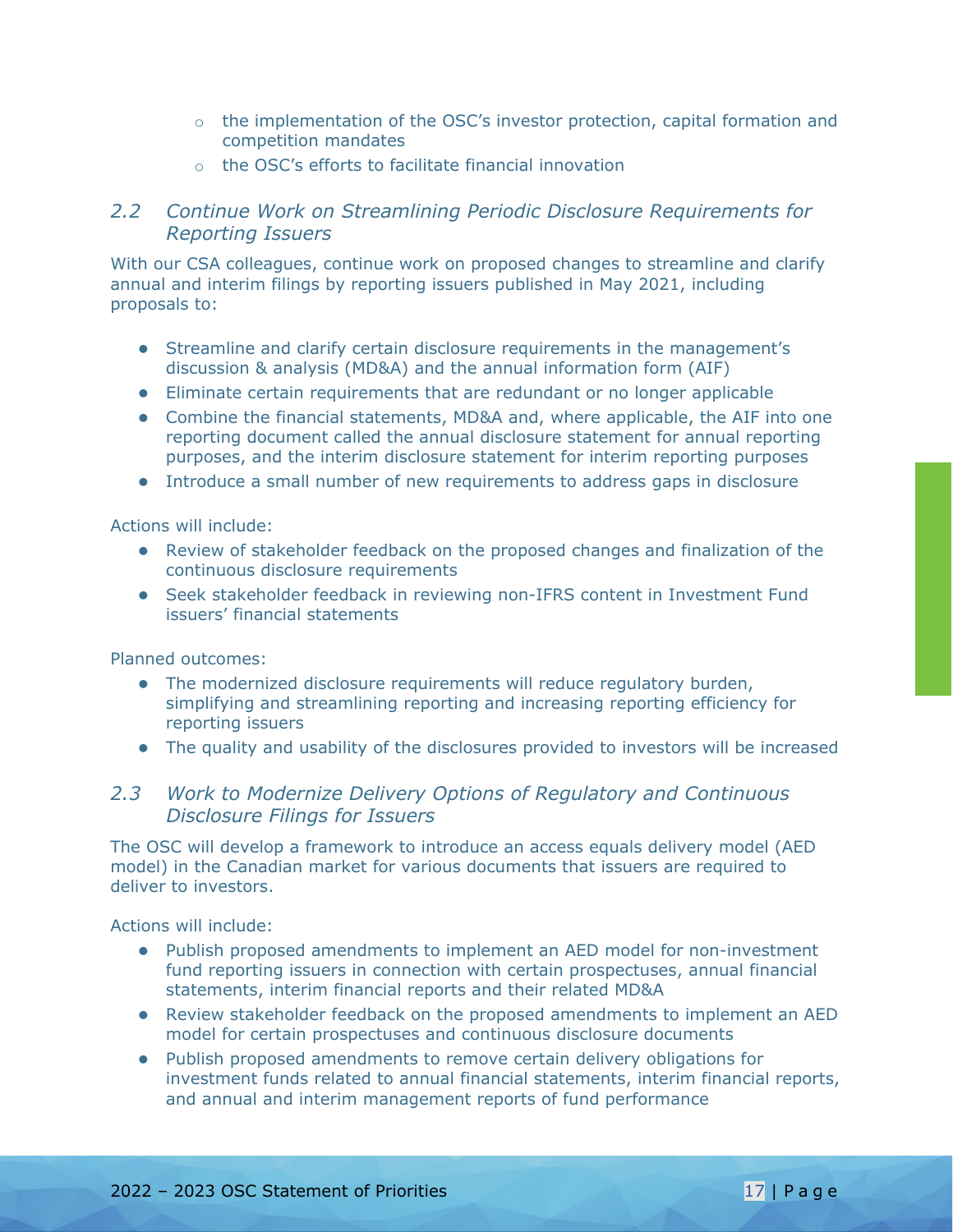Publish a consultation paper seeking stakeholder feedback on modernizing and exploring alternative delivery requirements, including an AED model, for investment funds in connection with other disclosure documents such as Fund Facts, ETF Facts and long form prospectuses

#### Planned Outcomes:

 Develop an AED model that will modernize the way documents are made available to investors, reduce undue regulatory burden and related costs for issuers, and promote a more environmentally friendly manner of communicating information, with paper delivery remaining optional

#### *2.4 Develop a Framework for Identifying and Monitoring Emerging Regulatory Issues*

The OSC is responsible for the oversight and regulation of dynamic markets. As markets evolve, so must the regulatory environment. The OSC will develop a framework that will better enable the process of identifying developments that have the potential impact and influence future regulatory policy, operational activities or resources.

Actions will include:

 Develop and implement a framework for identifying and monitoring trends and emerging regulatory issues that may impact future OSC priorities

Planned Outcomes:

• Publish a horizon scan report that will support OSC priority setting

#### *2.5 Continue to Expand Systemic Risk Oversight*

The OSC works with many domestic and international regulators to monitor financial stability risks, improve market resilience, and reduce the potential risks arising from global systemic events. The OSC continues to enhance the domestic derivatives oversight framework and to operationalize the necessary compliance and oversight tools required to achieve a practical and effective OTC derivatives oversight regime.

The OSC will also continue to strengthen the regulatory framework to better assess liquidity risk and leverage associated with investment funds. To assess liquidity, leverage, and other risks in funds, the OSC continues to expand its data collection efforts, including an annual investment fund survey.

Actions will include:

- Subject to Ministerial approval, finalize amendments to the proposed Derivatives Dealer Business Conduct Rule being consulted on, limiting the scope of the rule and specifying which jurisdictions will be granted equivalency
- Finalize amendments to the Clearing Rule to further clarify which entities and products are subject to the rule
- Finalize amendments to the Derivatives Trade Reporting Rule to reflect changes to internationally adopted data standards for derivatives trade reporting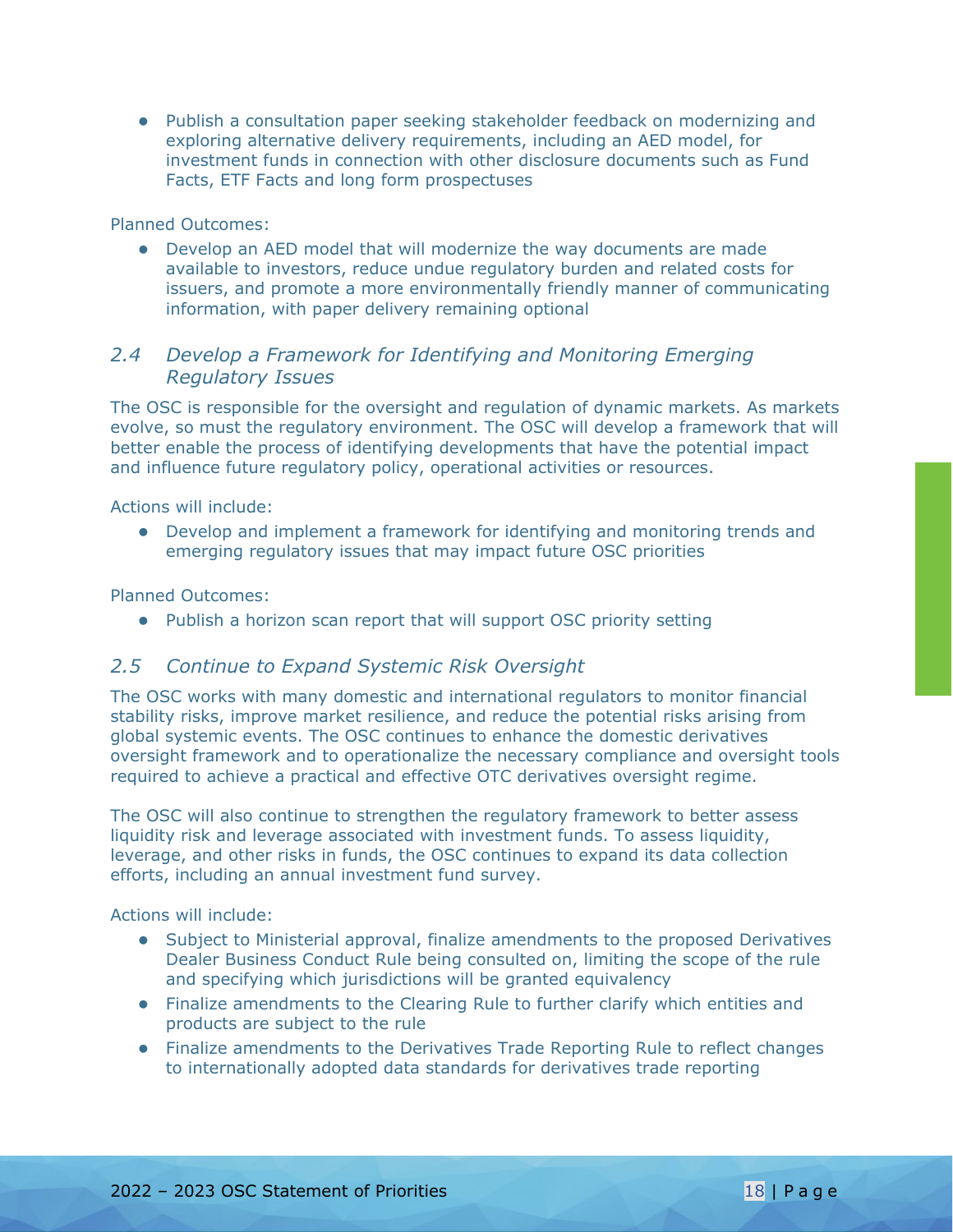- Design a framework for collecting and analyzing data relating to OTC derivatives, the ultimate goal of which is a data warehouse that fully integrates data for all derivative products traded in Ontario
- Implement annual surveys, in a scalable manner, of private and public investment funds about their portfolio exposure to assess relevant systemic risks, with a focus on aggregated asset classes and leverage information

- Business Conduct Rule in place establishing fundamental obligations for OTC derivatives dealers and advisers
- Successful completion of Phase 1 of the Derivatives Data Warehouse Project, i.e., creation of a system that ingests and amalgamates credit derivatives data for each trade repository, so that the data can be easily used for analysis and to generate reports
- Publish summary statistics and research using data collected via the investment funds survey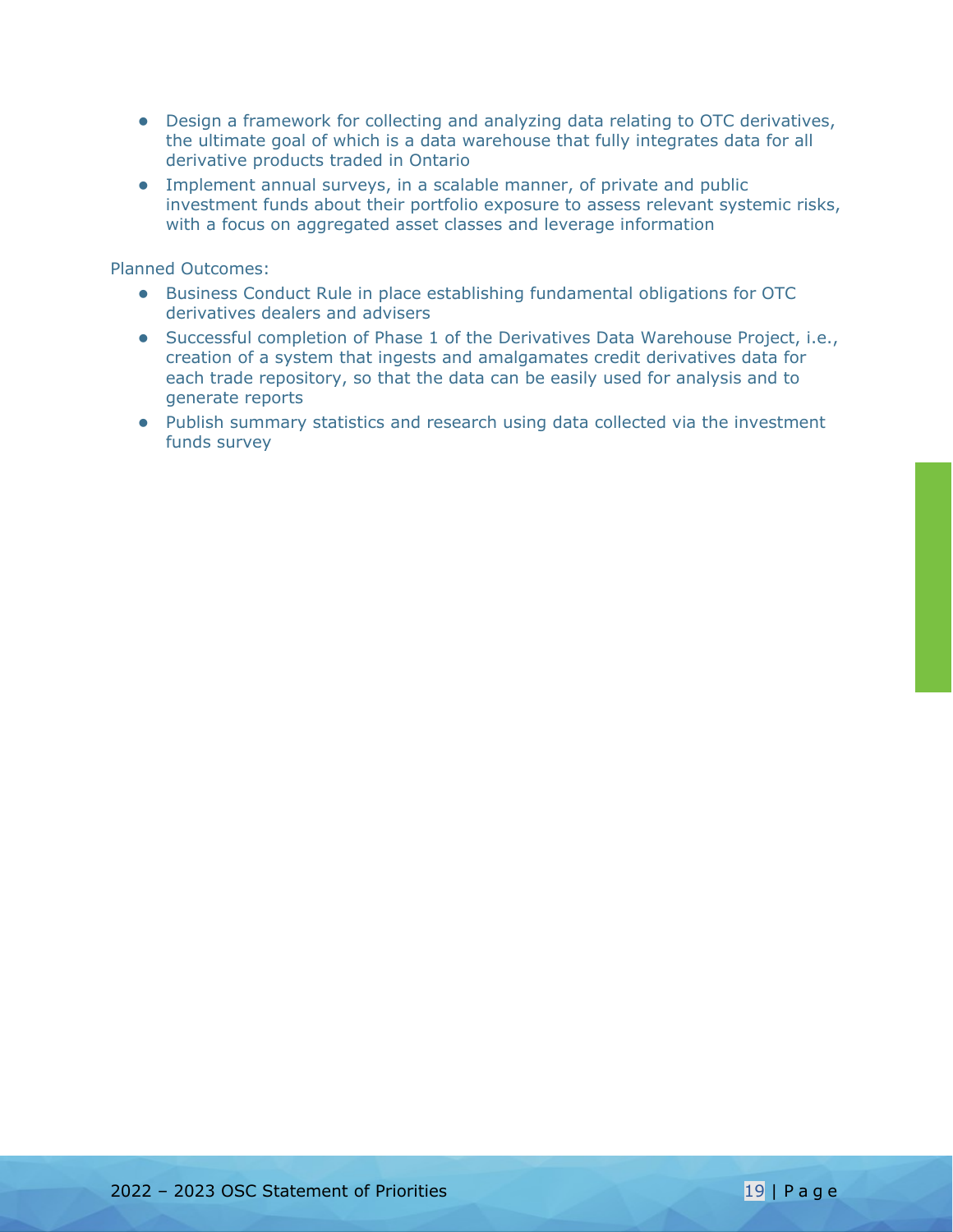#### <span id="page-22-0"></span>**GOAL 3 – Facilitate Financial Innovation**

The OSC will continue its efforts to strengthen Ontario's innovation ecosystem through flexible and proportional regulatory approaches and enhanced support for novel and innovative businesses looking to establish or expand in Ontario. Through the Innovation Office, the OSC seeks to foster new methods of engagement with the innovation community to tailor business support services to align with stakeholder priorities, support and enable the use of technology and open data, and expand OSC TestLab to foster capital formation to help support Ontario businesses and promote competition and consumer choice.

#### **Our Key Priorities**

#### *3.1 Engage with Novel Businesses and Support Innovation in our Capital Markets*

The Innovation Office continues to expand the OSC LaunchPad support program through deeper engagement with key stakeholders and an increased service offering focused on helping innovative businesses navigate regulatory requirements, granting conditional exemptive relief or time- or activity-limited approvals. The Innovation Office will build out its testing environment (OSC TestLab) to test innovative products, services and other solutions to test with capital market participants in Ontario.

Actions will include:

- Identify, understand, and facilitate emerging business models, services and products that benefit investors and our capital markets and help modernize regulation and foster innovation in Ontario's capital markets
- Work with external stakeholders that support the innovation ecosystem, such as law firms, advisors, incubators and accelerators, venture capital and angel investors to improve educational resources and other supports provided to novel and innovative businesses
- Assess the effectiveness of the Innovation Office Directory in meeting the needs of eligible firms in the LaunchPad program and consider further enhancements to this resource
- Promote OSC TestLab, share insights gained from first testing cohort, conduct research, and consult stakeholders to determine additional testing themes
- Leverage research and increase engagement with stakeholders in the innovation ecosystem to help promote innovation and capital formation in our markets
- Work with the CSA Sandbox to issue timely approvals and/or exemptive relief for Ontario businesses offering novel products or services to operate in Canada as registered firms or marketplaces

- Reduce costs and "time to market" for innovative businesses and new businesses seeking to raise capital
- Increase awareness of OSC TestLab and announce future testing cohort(s)
- Positive feedback from stakeholders regarding guidance issued, surveys conducted, and support provided to innovative businesses
- Create new educational resources and enhance other supports provided to novel and innovative businesses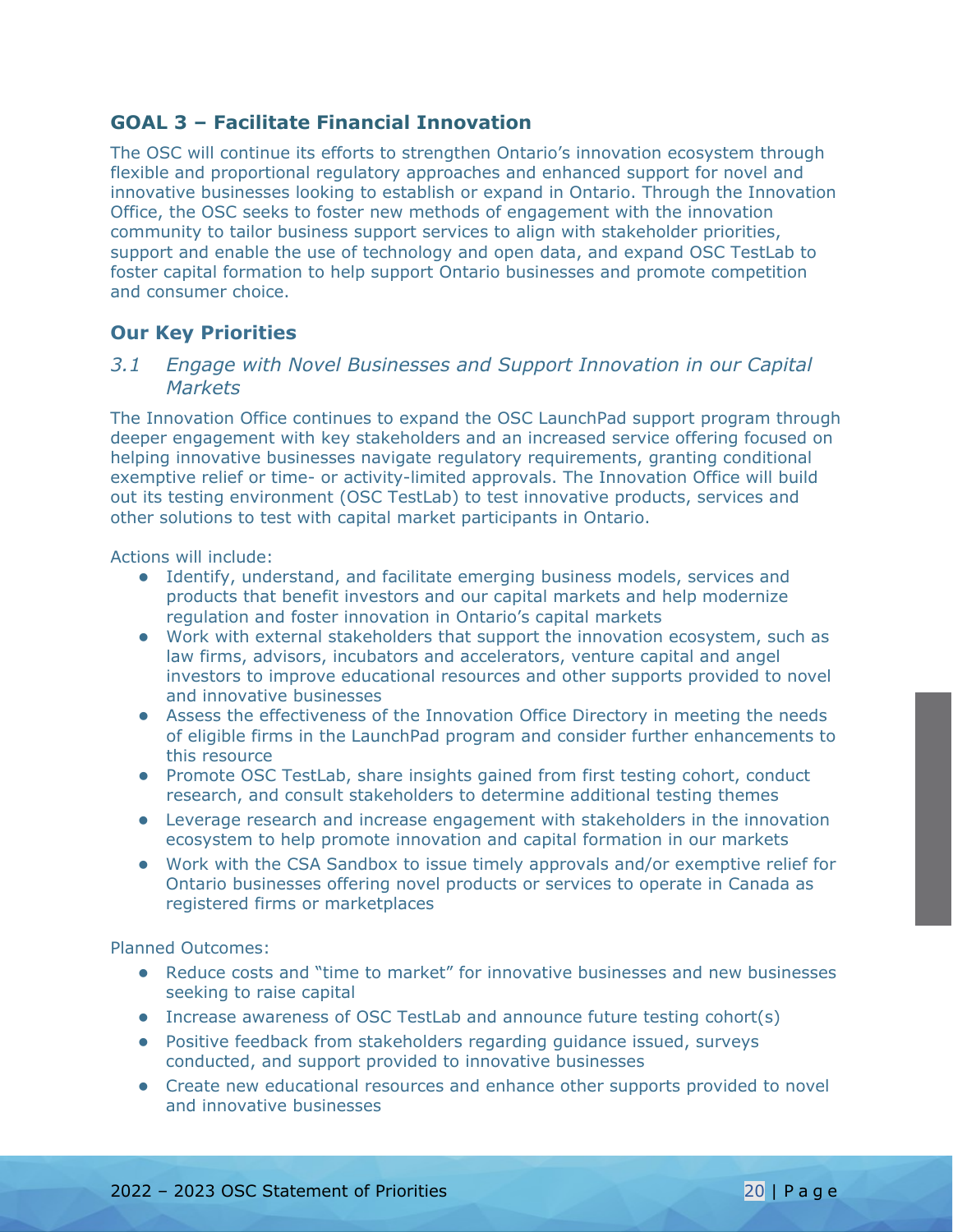#### *3.2 Support and Enable the Use of Technology and Open Data in our Capital Markets*

The OSC will strive to influence and enable the use of novel technology in our capital markets. This includes being more responsive to stakeholder needs (e.g., considering data standards and data sharing rules) and further understand the benefits of open data to create efficiencies and as a basis for business and services to offer better technology to customers, while enhancing investor safeguards.

Actions will include:

- Consider how an open data framework could be applied to Ontario's capital markets
- Identify opportunities and new ways to share data (e.g., through APIs or sharing of data sets)
- Develop OSC strategy to consider RegTech and SupTech solutions
- Support and influence open banking/open data initiatives that could facilitate innovation in Ontario's capital markets

Planned Outcomes:

- Adoption of new technologies that support a better investor outcome and enhance investor protection
- Improved accessibility to data that can benefit research, policy making, and help market participants to reduce cost

#### *3.3 Expand OSC TestLab*

The Innovation Office developed a testing environment in Ontario to enable eligible firms to test novel products, services and solutions in our capital markets, subject to appropriate testing parameters.

OSC TestLab seeks to achieve the following objectives:

- Provide opportunities for collaborative testing with partners in a connected innovation ecosystem
- Engage with experts on regulatory challenges and barriers, collaborate on solutions and obtain guidance on regulatory requirements
- Allow the OSC to consider new solutions and remove barriers to innovation
- Drive the development of policy and modernize regulation

OSC TestLab is operated on a cohort basis offering testing during specific periods based around problem statements. Testing themes are identified and refined through research and stakeholder consultations, taking into account emerging trends and technologies, OSC priorities and the insights gained through our engagement with stakeholders and experience supporting innovative businesses through OSC LaunchPad. We are developing future test themes that will focus on enhancing capital formation, in line with our expanded mandate.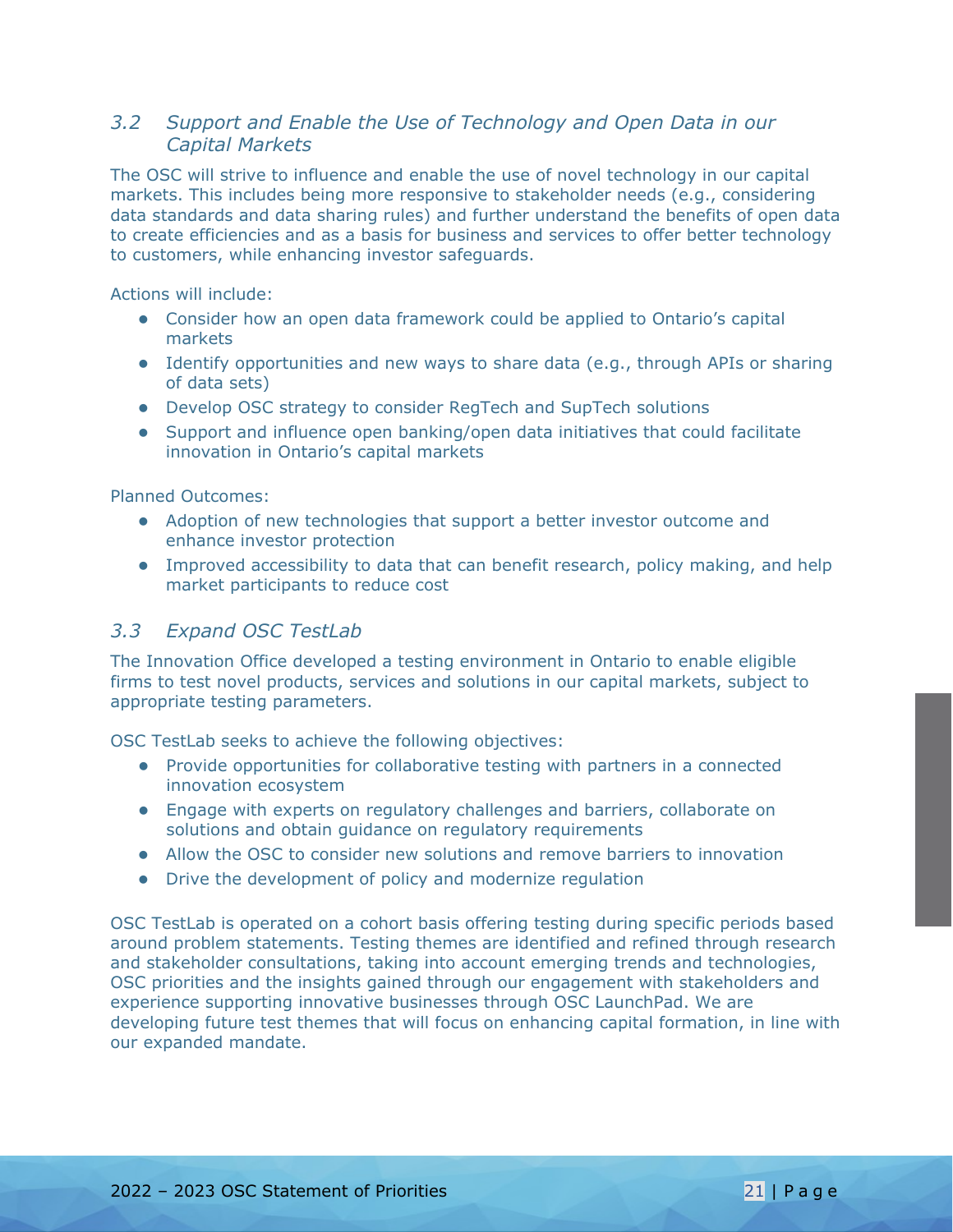Actions will include:

- Conducting research to gather data, insights and other key information about the capital raising process in private markets and current funding landscape for startups and other small businesses
- Seeking stakeholder feedback from target audience groups to more deeply understand the nature of the financing challenges faced by businesses in Ontario's capital markets
- Designing and implementing a testing theme related to enhancing capital formation that is fully informed by the results of the research and stakeholder feedback received

Planned outcomes:

- Conduct research and obtain stakeholder feedback to inform future TestLab test themes
- Design and implement new tools to support emerging trends and benefit capital market participants

#### *3.4 Foster New Methods of Engagement with the Innovation Community*

The Innovation Office is focused on deepening engagement with the innovation community to build a stronger innovation ecosystem. The Office uses insights from its engagement with the innovation community to tailor programs and services to foster innovation and facilitate capital formation while furthering the OSC's efforts to modernize regulation. Through stronger engagement and collaboration, the Innovation Office aims to ensure that stakeholder input is considered in OSC policy making and operational programs and that business support services align with stakeholder priorities.

Actions will include:

- Experimenting with new methods for outreach and engagement including interactive communication to inform research and develop policies and practices that align with stakeholder priorities
- Implementing a systematic approach to research and data analysis to identify emerging trends and share insights with internal and external stakeholders to promote innovation, facilitate capital formation and modernize regulation
- More proactive outreach with stakeholders, including entities that can support Ontario's innovation ecosystem such as innovation hubs and accelerators, academic institutions, and other regulators

- Clear and visible connections to innovation hubs, accelerators, academic institutions, and other regulators
- Implement interactive digital solution(s) to engage with a broader group of stakeholders
- TestLab testing themes and other business support services aligned with stakeholder priorities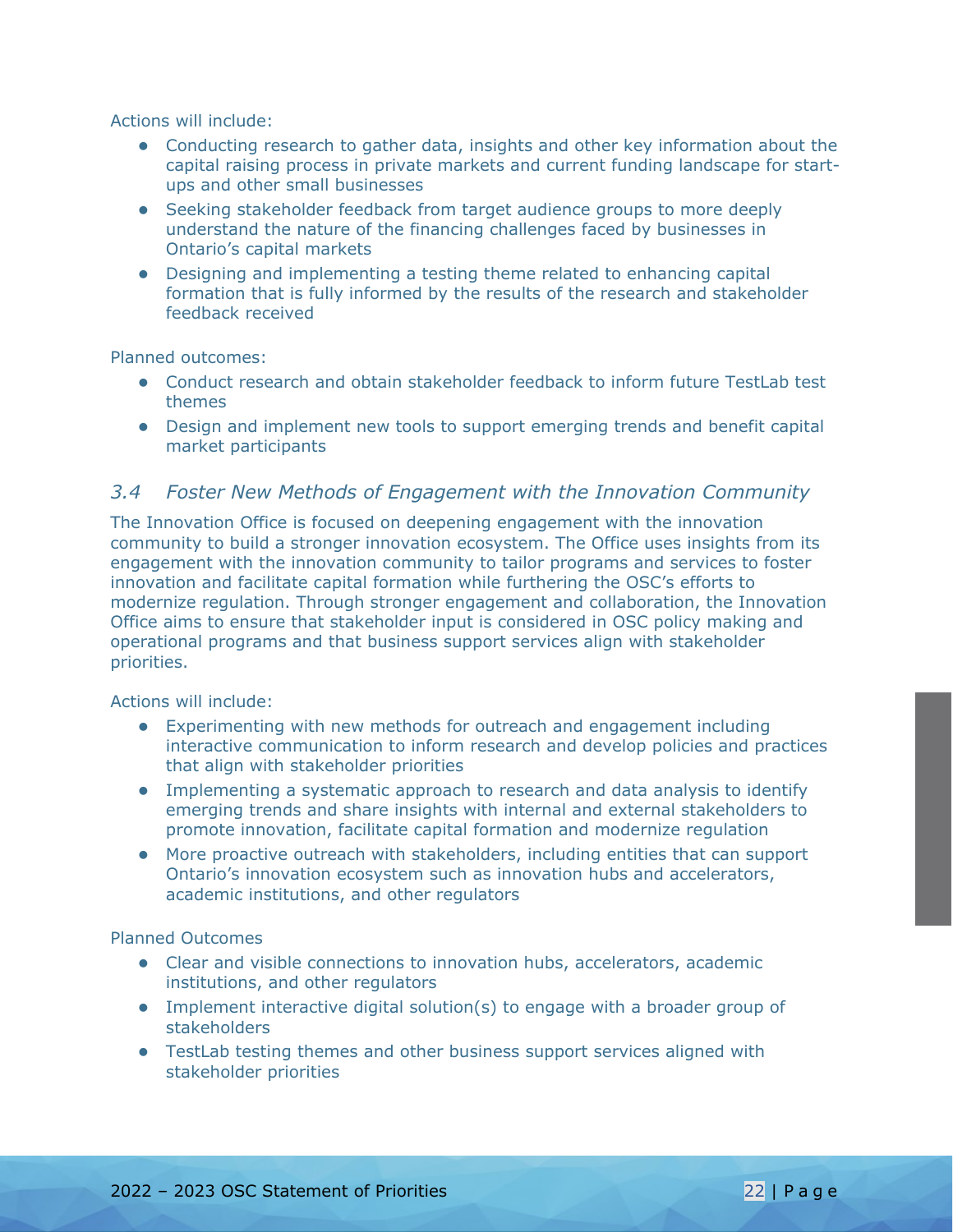- Publish research and thought leadership that contributes to financial innovation and modernizing regulation in Ontario's capital markets
- Increase the OSC's visibility as an innovative and agile regulator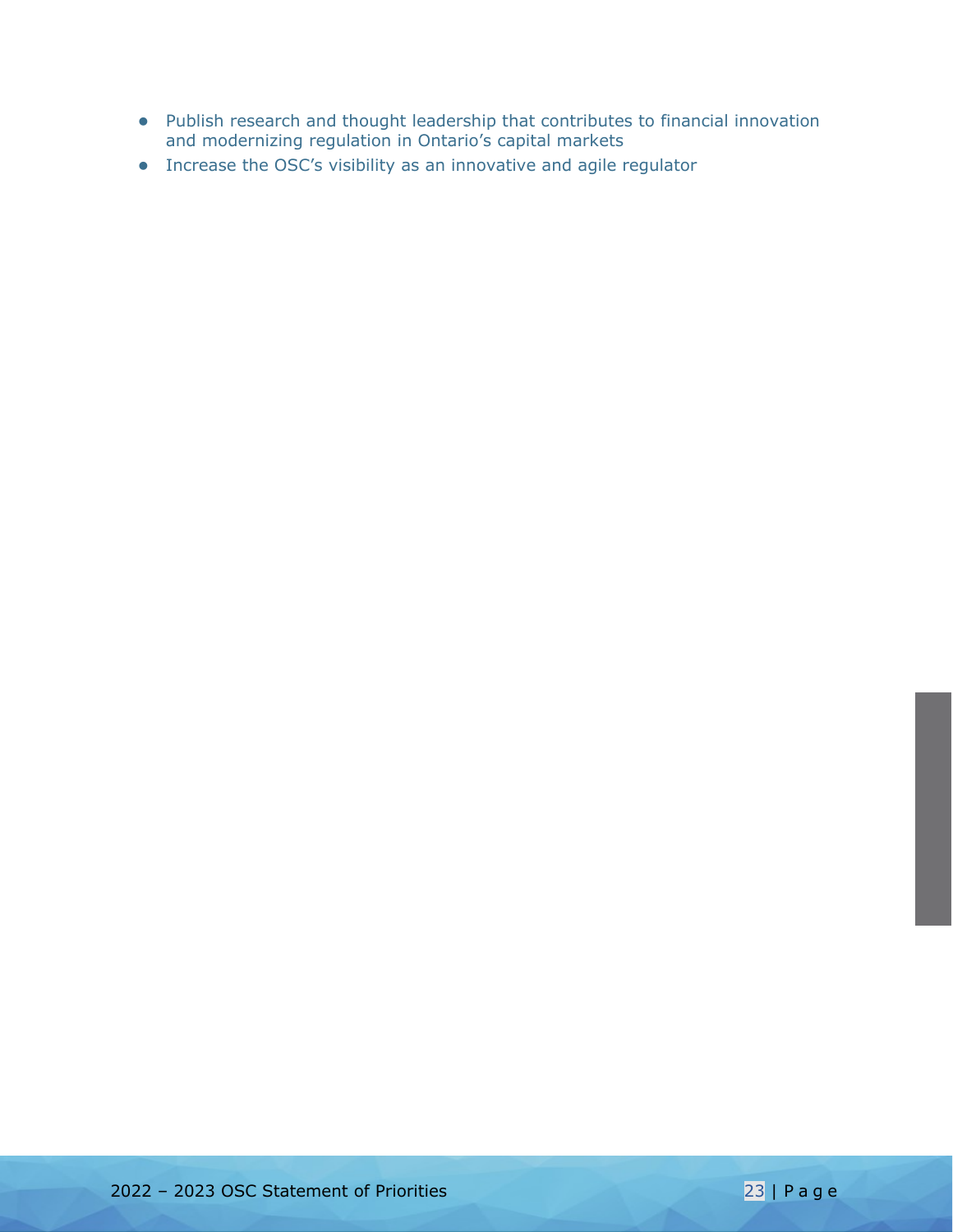#### <span id="page-26-0"></span>**GOAL 4 – Strengthen Our Organizational Foundation**

The OSC regulates and supports an ever-changing and highly competitive financial sector. The COVID-19 pandemic, global discussion about systemic racism, ongoing review of our capital markets, and resulting stakeholder commentary about modernizing securities regulation have increased the need and urgency for the OSC to have a strong and adaptable organizational foundation, including people, policies, systems and data.

#### **Our Key Priorities**

#### *4.1 Redevelopment of CSA National Systems*

The OSC, along with the other CSA jurisdictions, will continue to work toward replacing the legacy CSA national systems with SEDAR+. Development of this new CSA system is an ongoing process. Once the system is launched, it will be the common platform for all filings, disclosure, payments, and information searching for the Canadian capital markets.

The Market Analysis Platform (MAP) is the newly launched CSA market activity analytics platform and one of the critical OSC enforcement tools. Initially focused on equity trades, MAP will continue to evolve to integrate additional data sets such as exchange-traded derivatives and more sophisticated analytics.

Actions will include:

- Continue to participate with the CSA to develop SEDAR+ and MAP systems that meet the needs of internal and external stakeholders
- Work with other CSA jurisdictions to complete a controlled transition to the new system for market participants and internal users
- Work with the CSA to complete development of CSA Systems Fee Rule in time for Phase 1 launch of SEDAR+

- SEDAR+ is launched as an online national system that is more responsive to current and future needs of market participants
- Regulatory processes are more efficient and service delivery to market participants is improved, reducing overall regulatory burden
- MAP supports increased ability to analyze complex market abuse cases, across markets and related parties and provides a platform for conducting research into Canadian markets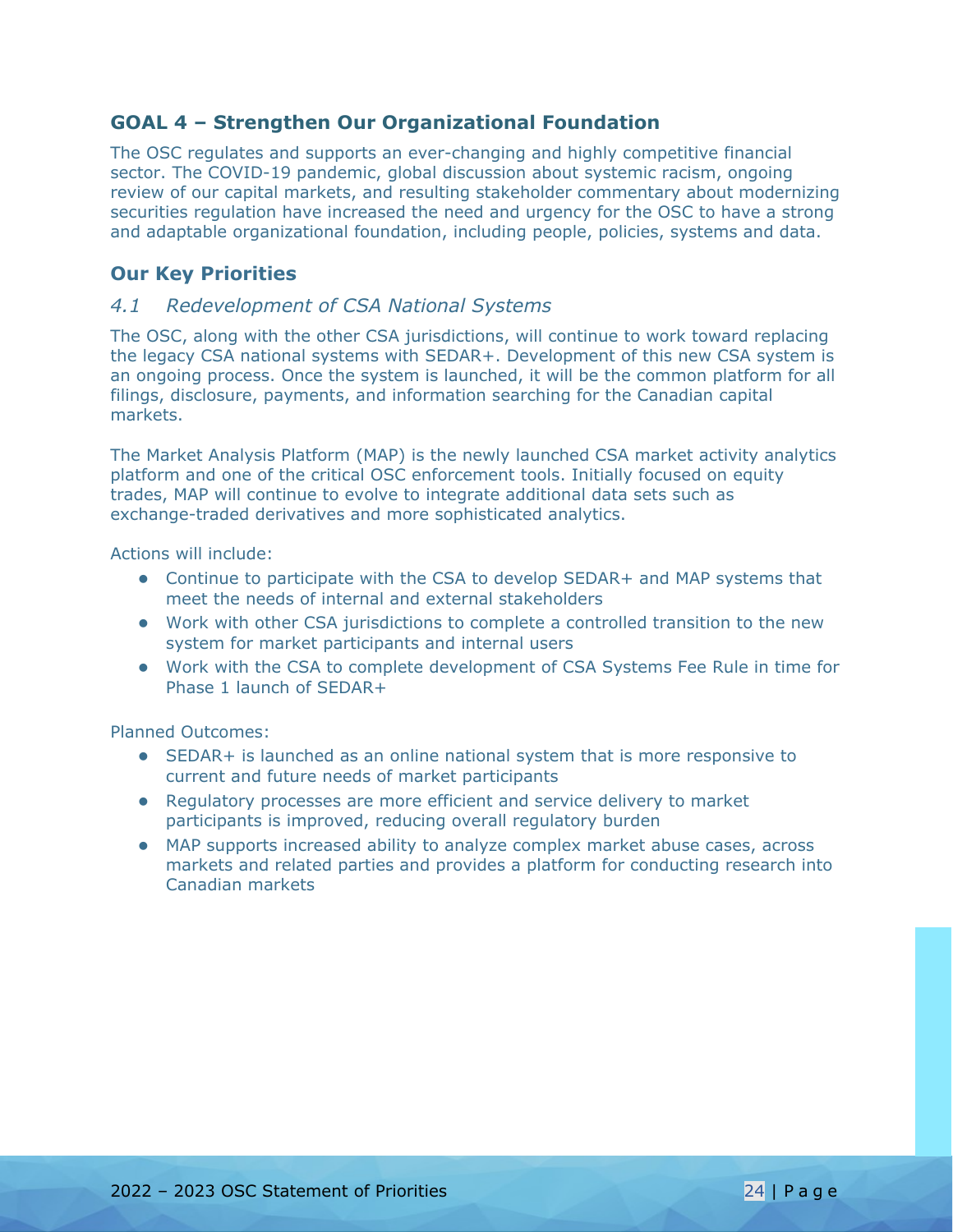#### *4.2 Technology Modernization, Digital Transformation and Data and Analytics Enablement*

The OSC will continue to transform its operations for the digital age and improve efficiencies through modern tools, technologies, and processes. This will include building skill sets and facilitating the cultural changes required for the organization to adapt and transform for the digital age. The digital transformation program will also enable the OSC to fully transform into a data-driven regulator by provisioning tools, technologies, data and analytics capabilities and by nurturing and growing the data and analytics culture within the organization. All of this technological change and digital transformation work will be supported through a resilient and secure technology infrastructure, applications and platforms.

Actions will include:

- Continue implementing OSC's platforms strategy, including rollout of an Enterprise Resource Planning solution, optimization of regulatory operations through integrated processes and data flows, automation of manual tasks using robotic process automation technology and employee enablement through various modern tools and technologies
- Implement the Enterprise Data and Analytics Platform a unified, scalable, secure, and governed platform that will offer enterprise data, analytics and reporting capabilities across the OSC
- Build skill sets and facilitate the cultural changes required for the organization to adapt and transformation for the digital age
- Continue to support legacy applications and implement any modifications and enhancements required on the OSC local systems and related processes, workflows, and policies to ensure they are aligned with Phase 1 of SEDAR+ when it is launched
- Continue to execute on the IT resiliency, IT lifecycle management platform currency and Information Security programs

- Increased efficiency of internal regulatory operations and corporate services supported by inter-operable modern platforms, tools, technologies and streamlined processes
- Accelerated transition from stand-alone, legacy systems to modern integrated enterprise platforms
- Improved insights, efficient information sharing and increased collaboration between branches and with industry stakeholders, enabling data driven policy development and decision making
- Digital-first culture leading to modern workplace and future proofing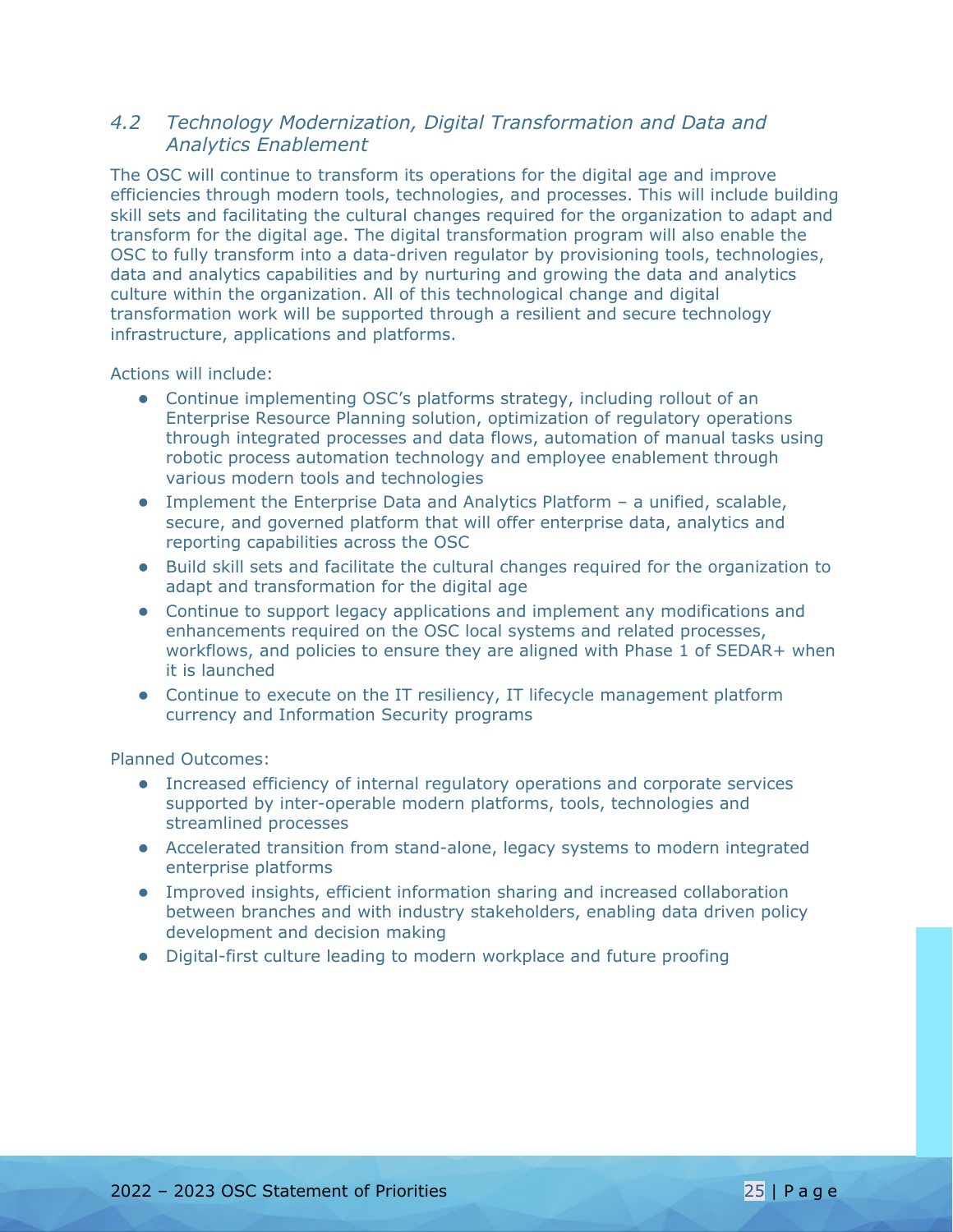#### *4.3 Foster/Improve Inclusion, Equity and Diversity*

The OSC is focused on building and sustaining diversity in our OSC community and ensuring that the employee experience is equitable and inclusive for everyone.

Actions will include:

- Continue to implement the OSC Inclusion and Diversity Strategy to remove barriers to inclusion at the OSC, and to achieve equitable opportunities and a consistent employee experience for all
- Provide and promote opportunities for learning and dialogue to develop a better understanding of bias, racism, and barriers to inclusion
- Take actions outlined in the BlackNorth Initiative (BNI) CEO pledge

Planned Outcomes:

- Updated and new policies and practices that are equitable and inclusive for all employees, including in the areas of recruitment, talent development, secondment, promotion, code of conduct, and respectful workplace
- Increased understanding leading to individual and organizational change in practices and behaviours to support equity and inclusion
- A workplace where employees experience inclusion and psychological safety
- Achieve the goals and targets set out in the BNI CEO pledge

#### *4.4 Implement Hybrid Work Model*

The OSC will continue to adapt work practices and the workplace to support effective and efficient delivery of regulation and business operations in a hybrid work model, where employees are working both on-site and remote.

Actions will include:

- Establish and adjust work policies and practices to support a hybrid workforce, contributing to collaboration and organizational culture in a hybrid workplace model
- Develop policies and practices that support flexibility in hours and place of work
- Implement physical space design features to ensure employee health and safety, and to support a hybrid workplace
- Implement a digital solution to support the return to office/ Hybrid workplace plan

- Updated and new policies and practices and tools that address employment practices in a hybrid workplace and flexible work arrangements
- Alignment of office space design with effective hybrid work practices